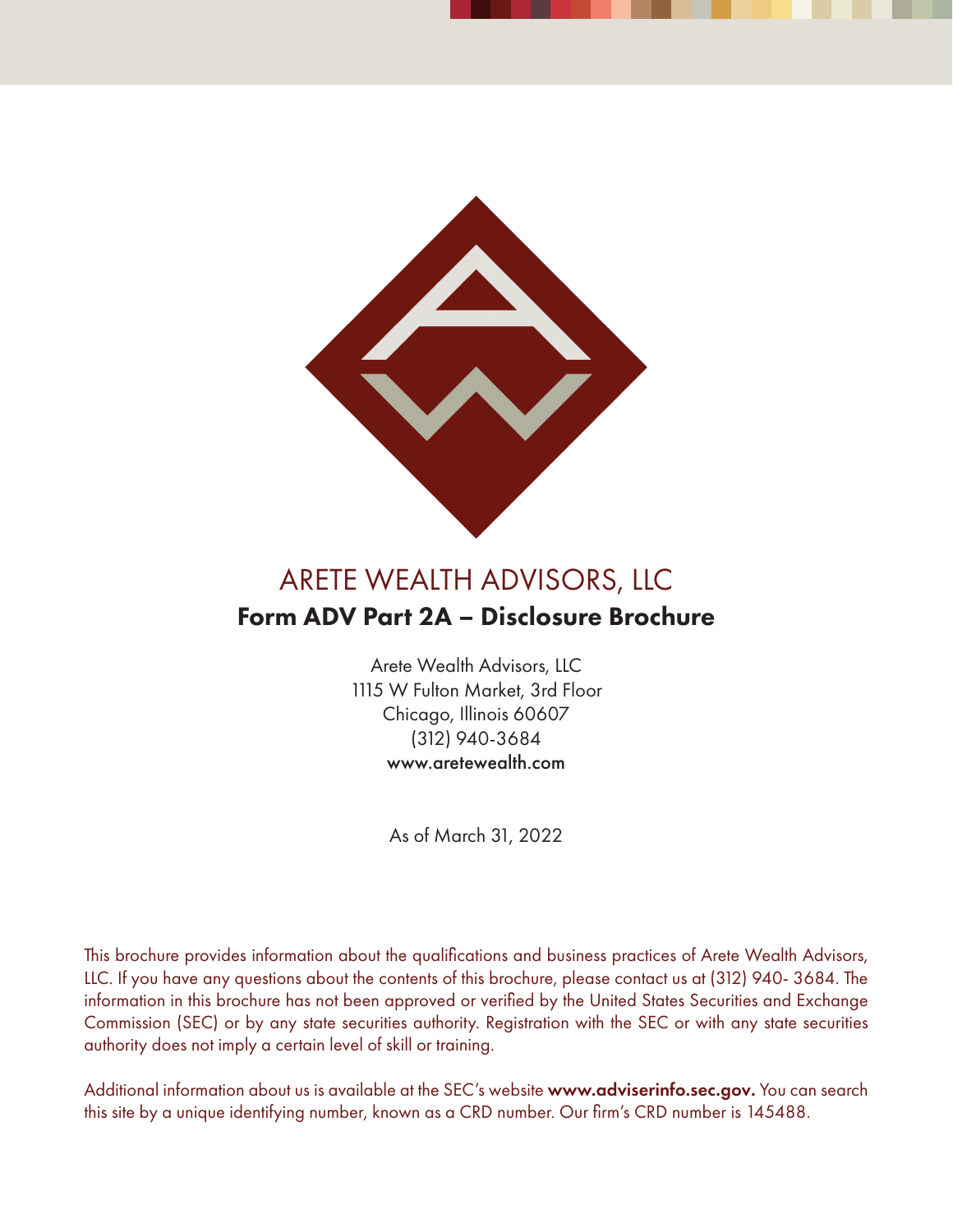

### Item 2 – Material Changes

The material changes since March 31, 2022 annual update include:

Item 4: Non-Discretionary Investment Advice describes the services offered to clients on a non-discretionary basis through Masterworks.io.

Item 4: Masterworks-only Advisors, who have a time- and scope-limited relationship with the Client, advise only as to Masterworks offerings, and do not monitor or rebalance holdings

Item 5: Arete does not charge advisory fees to Clients for advice provided by the Masterworks Advisors. Arete is compensated for its services by Masterworks, who pays Arete a fixed amount per month per Masterworks Advisor.

Item 5: Masterworks Advisors are employees of Masterworks.io in addition to being independent contractors with Arete. The Masterworks Advisors are paid a fixed salary by Masterworks, a fixed salary by Arete, and discretionary non-transactionbased incentive compensation from Arete. Advisor is under common control with Arete Wealth, an underwriter in Masterworks offerings that receives underwriting compensation in connection with such offerings.

Item 14: Both Arete and the Masterworks Advisors are compensated directly and indirectly by Masterworks. This creates a conflict of interest for both the firm and the Advisor to sell Masterworks products. A Masterworks Advisor has an additional conflict of interest in that he or she may receive incentive compensation dependent on meeting certain non-transaction-based benchmarks. This conflict is mitigated by full and fair disclosure of the conflict as well as the Masterworks Advisor's fiduciary duty to only recommend Masterworks securities where it is in the best interest of the client.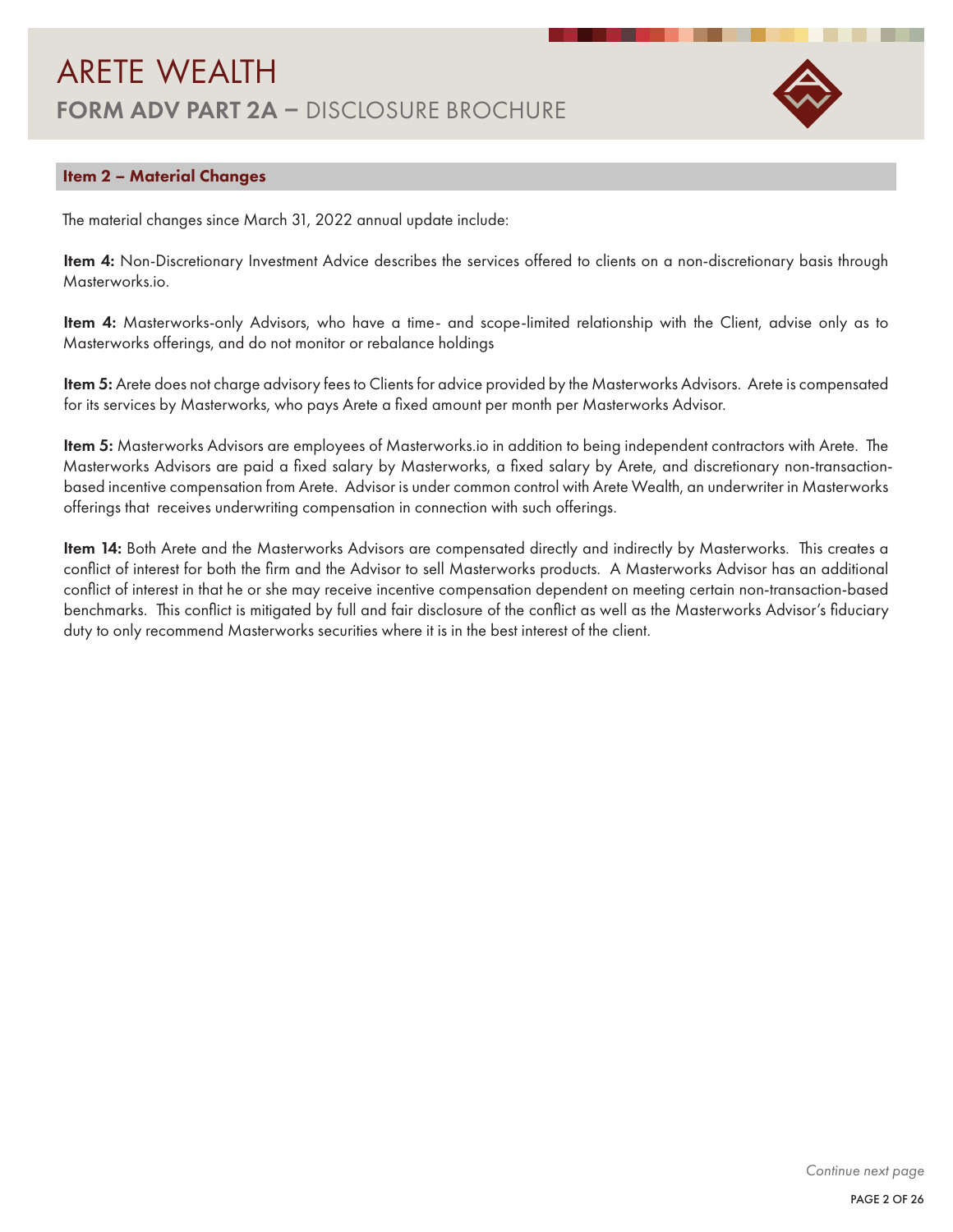

▄

## **Item 3 - Table of Contents**

| Brochure Supplement(s) |  |
|------------------------|--|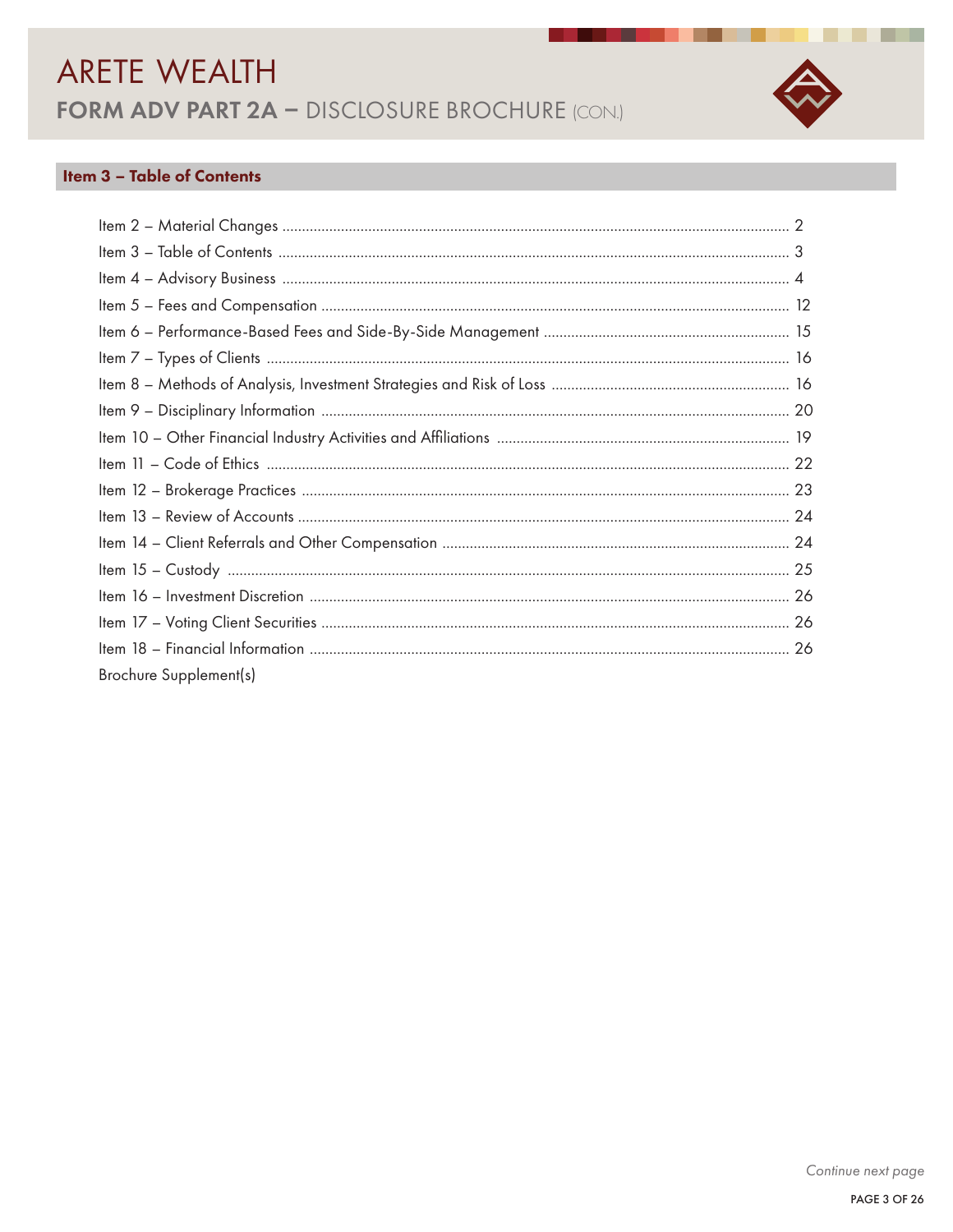

#### Item 4 – Advisory Business

#### A. Description of Arete Wealth Advisors, LLC

Arete Wealth Advisors, LLC, an Illinois limited liability company ("Arete," "we" or "the firm"), is an investment advisor registered with the United States Securities and Exchange Commission ("SEC") under the Investment Advisers Act of 1940 (the "Advisers Act"). Please note that registration with the SEC does not imply a certain level of skill or training. Arete is wholly owned by a parent holding company, Arete Wealth, Inc. The parent holding company has another wholly owned subsidiary, Arete Wealth Management, LLC that is a broker-dealer. Some of Arete's investment advisor representatives may also be registered as registered representatives with Arete Wealth Management, LLC. Therefore, Arete's investment advisor representatives may be able to offer clients both investment advisory and brokerage service. Clients should speak to their Arete representatives to understand the different types of services available through Arete and its associated companies.

This brochure describes Arete, and explains the types of advisory services that we offer, including investment consulting, discretionary advisory, pre-retirement and financial planning services (together the "advisory services").

Arete has offered professional asset management services since it was formed in 2007 and been registered with the SEC since January 2009. We provide investment advisory services to individuals, pension and profit sharing plans, trusts, estates and charitable organizations and other corporate and business organizations (the "Clients"). Item 7 of this brochure contains more information regarding the types of Clients to which we provide advisory services.

#### B. Advisory Services Offered by Arete

#### Discretionary Advisory

Arete furnishes investment advice predominantly through discretionary advisory services. Discretionary advisory services begin with a detailed financial assessment of the Client, including risk tolerances and investment objectives. The investment advisory representative (an "Advisor") will use information provided by the Client to identify an appropriate strategy, which may, if appropriate, be incorporated into an Investment Advisory Contract ("IAC"). Once an IAC is developed, the Advisor will carefully review it with the Client.

If the Client accept the IAC, the Client grants his or her Arete Advisor investment discretion to manage the Client's assets in accordance with the IAC. The Arete Advisor will then create a portfolio using a mix of investments that can include investments such as stocks, bonds, mutual funds (stock funds, bond funds and other asset classes), options, warrants, real estate investment trusts ("REITs"), exchange-traded funds ("ETFs"), alternative investments, and other securities. For more detail about investment types please refer to part C below.

The Arete Advisor may also recommend the use of a third-party money manager for independent expertise on asset allocation. More information about third-party money managers can be found in Part C below.

One of Arete's Advisors has developed various asset allocation models, all of which are strictly rule-based allocation models and are subject to strict parameters with respect to trading. These models are called global dynamic asset allocation ("GDAA"), value + quality + momentum + timing ("VQMT"), and the quality large value with income ("QVLI"). Each of these models focuses on different product types. For example, GDAA focuses on Exchange Traded Funds and Exchange Traded Notes (collectively referred to hereinafter as "ETFs"), while VQMT focuses on small company stocks and QVLI focuses on larger company stocks. All of the component stocks within the allocation models must satisfy the criteria used by the models. The component securities are then allocated in accordance with the rules and parameters set forth in the disclosure documents pertaining to the respective model. These disclosure documents are distributed to interested investors prior to their investments.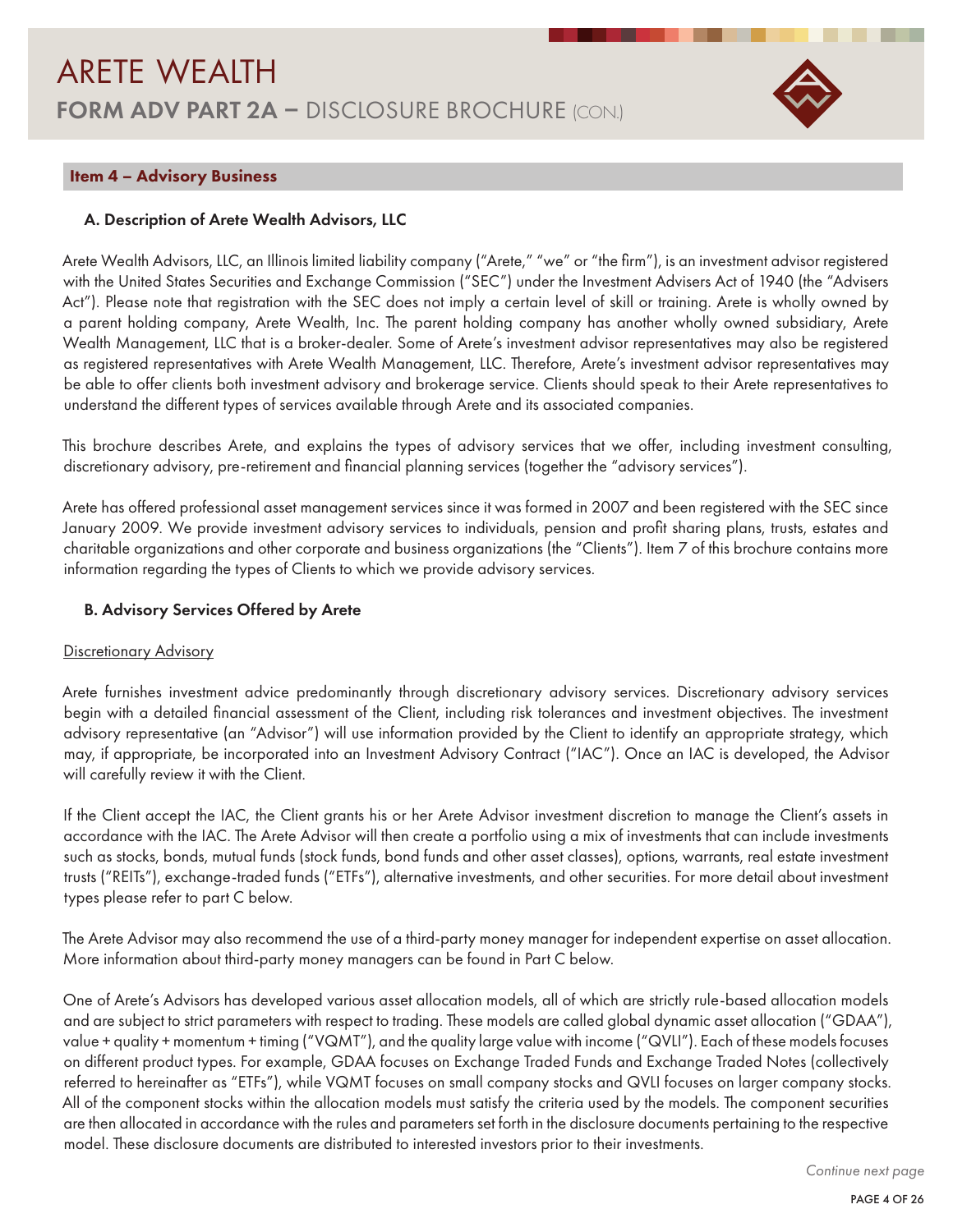

Although the models have strict parameters, this trading is still considered "discretionary." If you are interested in one of these asset allocation models, please ask your Advisor about the particular asset allocation model or models that you are interested in and review the disclosures provided. More information about these models are set forth in the disclosure documents, which identify the rules and parameters for the various allocation within the three models.

In all of the discretionary advisory services, once the portfolio is created and the advisory plan implemented, the Arete Advisor will continuously monitor the portfolio and adjust the portfolio as necessary.

#### Non-Discretionary Limited Product Advisory

Some of our Advisors solely provide non-discretionary advice exclusively with respect to securities offered by affiliates of Masterworks.io, LLC ("Masterworks"). These Advisors are independent contractors of Arete, and are also employees of Masterworks. The non-discretionary services begin with an interested potential investor in a Masterworks offering contacting Masterworks and then being introduced to an Advisor. The potential investor may become a Client of Advisor by electronically accepting an Investment Advisory Agreement. The Advisor provides investment advice solely with respect to Masterworks securities, and does not provide advice as to any other traditional or alternative asset category. The Advisor provides these limited advisory services through one or more conversations with Client.

Whether or not the Client elects to act on advice provided by Advisor, Advisor will not have any ongoing advisory relationship with the Client. If Advisor, in the execution of his or her fiduciary duty, does not recommend a Masterworks security, then Client may not purchase a Masterworks security. If Advisor, in the execution of his or her fiduciary duty, recommends investment in Masterworks securities, and Client elects to invest in Masterworks Securities, Client purchases the securities directly from the applicable Masterworks issuer entit(y)(ies) via the Masterworks website and will receive tax reporting information and other information about Masterworks securities directly from Masterworks. The Advisor does not create an investment advisory account for Client and Client receives all subsequent information and communications about Masterworks securities from Masterworks. Because there is no on-going relationship between Advisor and Client, and no account or portfolio with Arete, Advisor does not monitor or adjust any holdings.

#### **Investment Consulting**

Arete Advisors also provide investment advice through Investment Consulting, although Clients use this feature less frequently than the others. Investment Consulting begins with a detailed financial assessment of the Client in order to identify the Client's financial objectives and goals for the engagement, including risk tolerances and investment objectives. The Arete Advisor will use information provided by the Client to identify an appropriate strategy. The Advisor will then provide investment recommendations to the Client based upon the identified strategy, either in terms of the asset class or specific type of security based upon the identified strategy. The Advisor will consult with and advise the Client regarding the investments recommended by the Advisor.

Investment Consulting Clients do not grant Arete any investment discretion or trading authority. Investment Consulting is provided either through a Non-Discretionary Advisory Agreement or a Consulting Agreement. The Non-Discretionary Advisory Agreement is used when a Client places assets with one of Arete's custodians. The Consulting Agreement is used when the assets are maintained outside of Arete's custodians, but may also be used for the purpose of non-discretionary advisory services. For more information on Investment Consulting please refer to the Consulting Agreement or Non- Discretionary Advisory Agreement.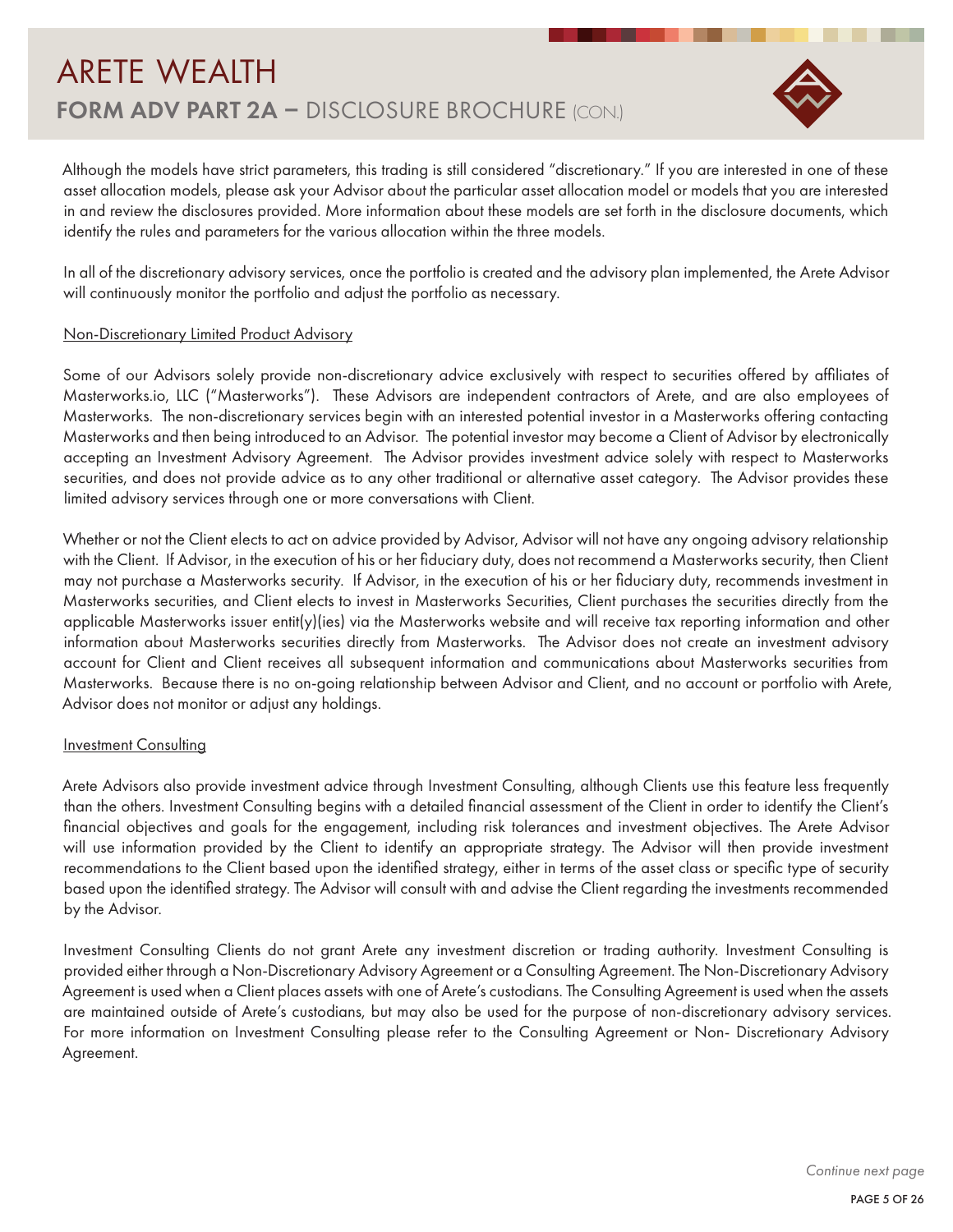

### Financial Planning

Arete offers financial planning services to Clients on a either comprehensive or limited focus basis. Financial plans may encompass all or some of the following areas of financial concern to the Client:

- Investments;
- Asset allocation review and recommendations;
- Cash management;
- Insurance planning/Risk management;
- Estate planning goals;
- Retirement planning;
- Education planning;
- Wealth transfer between generations and to charitable organizations;
- Family office services; and
- Private asset management.

Arete Advisors obtain the necessary financial information through a personal interview with the Client. This interview will address topics such as financial status, future goals, and attitude towards risk. The Advisor will also review related documents and data supplied by the Client. A written financial plan may be prepared and provided. The implementation of financial plan recommendations is entirely at the discretion of the Client. Financial plans are not limited in any way to products or services provided by any particular company. However, in general, only products and services that Arete is able to provide will be offered by the Advisors. For more information on products that may be offered, please refer to Part C below.

#### C. Personalized Service and Product Types

We individualize our services depending on the nature and type of Client (i.e. individual, pension plan, charitable organization or other). Clients can place reasonable restrictions on the types of investments that will be made on their behalf. Arete reserves the right to not accept, or to terminate, an account if Arete believes the restrictions imposed are not reasonable or prohibit effective management of the account. Arete is not obligated to implement other investment selections if it believes such investments are inconsistent with a Client's risk tolerance or Arete's management style.

#### Charitable Organizations, Trusts and Estates

Generally, charitable, trust and estate Clients provide their Advisors with an investment policy to follow, which is reviewed regularly. The Arete Advisor will invest the assets in accordance with the investment policy.

#### Retirement Plan Services

We offer Non-Discretionary Investment Advisory Services, Discretionary Investment Management Services, and Administrative Services (each a form of "Retirement Plan Services") that are designed to assist plan sponsors ("Sponsor(s)") of employee benefit plans ("Plan(s)"). When providing any Non-Discretionary Investment Advisory Service, we will solely be making investment recommendations to the Sponsor and the Sponsor retains full discretionary authority or control over assets of the Plan. We agree to perform any Non-Discretionary Investment Advisory Service to the Plan, as a fiduciary, as defined in ERISA Section 3(21)(A)(ii), and will act in good faith and with the degree of diligence, care and skill that a prudent person rendering similar services would exercise under similar circumstances.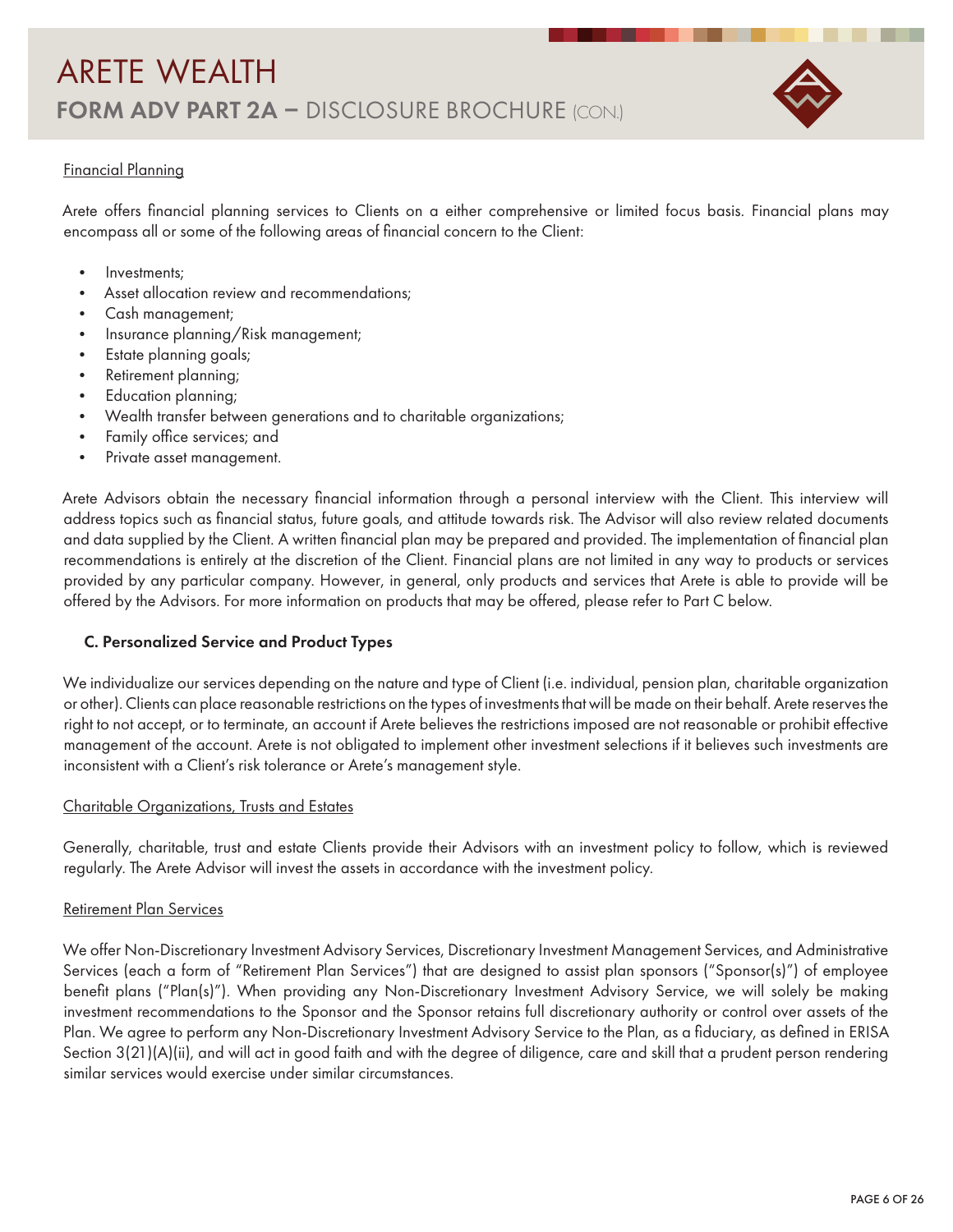



When providing any Discretionary Investment Management Service, we will be exercising discretionary authority or control over assets of the Plan. We will have full power and authority to select, monitor, remove and replace the investment options offered under the Plan; provided, however, we will not have any power or authority to direct the investment of Plan assets to any investment. We agree to perform any Discretionary Investment Management Service to the Plan as a fiduciary, as defined in ERISA Section 3(21)(A)(i), and will act in good faith and with the degree of diligence, care and skill that a prudent person rendering similar services would exercise under similar circumstances. In some cases, we may be performing Discretionary Investment Management Services to the Plan as a fiduciary under ERISA Section 3(38) and will act with the degree of diligence, care and skill that a prudent person rendering similar services would exercise under similar circumstances. In those case, this discretionary authority is specifically granted to us by the Sponsor, as specified in the retirement agreement.

When providing any administrative service, we may support the Sponsor with Plan Governance and Committee Education, Vendor Management and service provider selection and review, investment education and provide Plan participant nonfiduciary education services. We agree to perform any administrative service solely in a capacity that would not be considered a fiduciary under ERISA or any other applicable law.

#### **Individual Clients**

Our relationships with our Clients are in-depth and personalized. We tailor our advisory services to meet each Client's particular needs. The Arete Advisor will work directly with the Client and any other of the Client's advisors to build and protect wealth over the long term.

Arete Advisors ask each Client to complete an investor questionnaire (the IAC) to assist us in developing investment objectives that reflect each Client's unique goals, liquidity requirements, risk-tolerance and time horizon. Clients may have multiple Arete accounts, and each may have different investment objectives. Advisors review the IAC periodically (at least annually) to be sure the objectives continue to meet the Client's particular needs and goals. Risk tolerance levels will be documented in the IAC.

In this process, Advisors also assist the Client in developing appropriate allocation objectives. However, market volatility can sometimes change asset values. When this happens, the values of the assets may become inconsistent with the Client's desired allocation objective. If appropriate, the Advisor may rebalance the portfolio to align with the allocation objectives. Rebalancing the portfolio can lead to additional trading costs.

One exception to this are the GDAA, VQMT and the QLVI allocation models discussed earlier. These models re-evaluate their allocations at strict pre-determined intervals, typically monthly<sup>1</sup>, and are based entirely on quantitative and qualitative rules governing security selection and allocation percentages. Execution costs are mitigated using methods discussed under Fees and Compensation later in this brochure. Another exception to this is the Masterworks-only Advisors, who have a time- and scope-limited relationship with the Client, advise only as to Masterworks offerings, and do not monitor or rebalance holdings.

#### Third-Party Money Manager Relationships

Arete Advisors may recommend that all or a portion of the Client's assets in an account be managed by a third-party money manager. If that is the case, the Advisor will ask for authorization to use discretion in selecting or changing a strategy with the third-party money manager, or changing the third-party money manager entirely, without prior notice. In most cases, the client pays the third-party money manager an investment management fee and the third-party money manager pays Arete a "solicitors' fee" for identifying qualified Clients to the third-party money manager.

In some cases, the third-party money manager is a sub-advisor and the fees payable to Arete would be shared with the subadvisor. With respect to the sub-advisors, Arete may separately itemized the combined fee on client statements for greater

<sup>&</sup>lt;sup>1</sup> The QVTL model reevaluates allocations on a quarterly basis.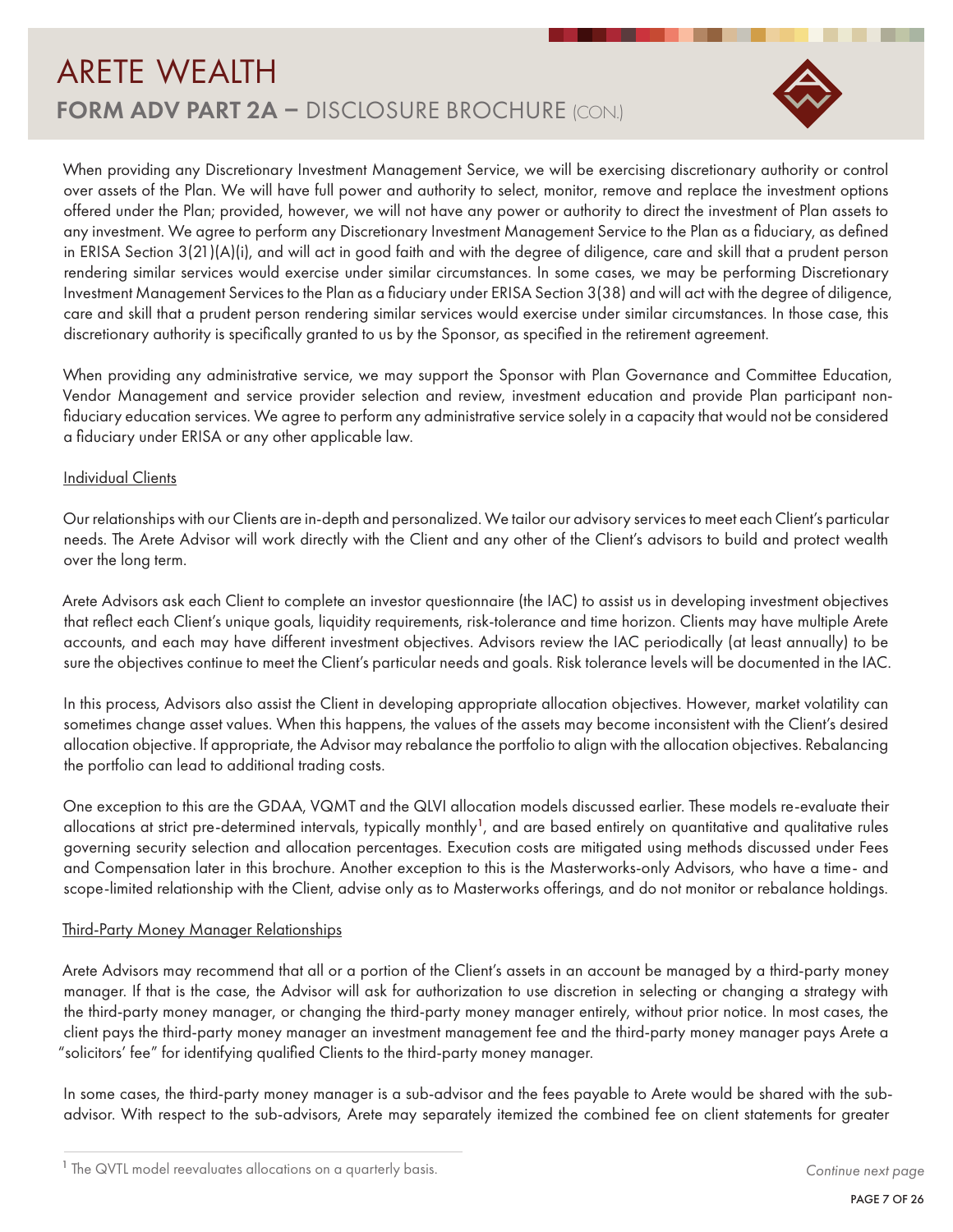

transparency, showing the third-party money managers fee as well as the net portion payable to Arete. Solicitor Services to Third-Party Money Managers

Arete also acts as a solicitor to various third-party money manager investment advisors, who are registered investment advisors with the SEC and who have entered into a Solicitors' Agreement with Arete. Because Arete is dually registered as both a broker-dealer and a registered investment advisor, Arete and its Advisors may recommend, based on a Client's individual circumstances, suitability, and needs (as discovered during the client's initial meeting and per the IAC) that the Client engage a third-party money manager to act as the Client's registered investment advisor to manage the client's portfolio. Arete's Advisor will disclose to the Client that Arete acts as a solicitor for these third-party money managers and will derive a solicitor's fee (sometimes referred to as a "referral fee") for referring the Client to the third-party money manager. If the Client agrees to the use of a third- party money manager, Arete's Advisor will perform searches of various third-party money managers to determine which third-party money manger's portfolio management style is appropriate and suitable for the client. Factors considered in making this determination include account size, risk tolerance, the opinion of the client and the investment philosophy of the third-party money manager. Among other things, the Arete Advisor will discuss the benefits of using the third-party money manager (utilizing the third-party money manager's brochure, Form ADV and other pertinent documents) and provide the Client with paperwork that shows the various strategies and different programs used by the third-party money managers, along with the fees charged by the thirdparty money manager. If the Client is interested in the use of the third-party money manager to assist the Client with the investments in the Client's portfolio, the Arete Advisor will ask the Client to enter into an investment advisory agreement with the third-party money manager and disclose that, pursuant to the Solicitor's Agreement that Arete has with the third-party money manager, Arete and its Advisor would receive a portion of the total Advisory Fee, representing a referral fee, paid to the thirdparty money manager by the Client. Pursuant to the Solicitor's Agreement and disclosure, the Arete Advisor would also provide the Clients with a copy of the third-party money manager's Form ADV Part 2A and other documents mandated by the Investment Adviser Act of 1940, as amended. In addition, the Arete Advisor will provide certain disclosures regarding the engagement of a third-party money manager as the Registered Investment Adviser for the account. These disclosures include, but are not limited to: (i) the identity of the third- party money manager and the fact that the Client must enter into the third-party money manager's investment advisory agreement; (ii) the fact that Arete is acting as a Solicitor and will be paid a referral fee for recommending the Client to the third-party money manager; (iii) the fact that, as Solicitor, Arete is obligated to provide the Client with certain disclosures pursuant to Rule 206(4)-3 of the Investment Advisers Act of 1940,as amended; (iv) the fact that as Solicitor, Arete will NOT be acting as the Registered Investment Adviser for these accounts and, as such, Arete will render no investment advice with respect to the investments within the portfolio that will be managed by the third-party money manager; (v) certain fees associated with the third-party money management account, which may include investment account fees, annuity fees and/or third-party money management fees, but exclude other fees such as all fees, charges and commissions associated with a brokerage account (which may be payable to Arete as the broker-dealer executing those transactions at the direction of the third-party money manager or the Client), all fees and charges associated with the purchase or sale of mutual funds shares as disclosed in the prospectus (including, but not limited to, 12b-1 fees, contingent deferred sales charges, and record keeping fees), custodian fees and any other fees deemed relevant; (vi) how the fees are to be paid to the third-party money manager and the consequences of certain actions with respect to direct payment from the account; and (vii) with respect to variable annuity accounts, the fact that Client understands that certain issuers may also have asset allocation models available for no additional fees. Clients should refer to the third-party money manager's disclosure document for a full description of the services offered by the respective thirdparty money manager.

Pursuant to the terms of the Solicitor's Agreement, Arete and its Advisor will (i) assist the Client in determining the initial and ongoing suitability for the thirdparty money manager's investment portfolio; (ii) forward notices, directions and instructions from the Client to the third-party money manager and (iii) describe the third-party money manager's services, but will render no investment advice on behalf of the third-party money manager. At the time of the referral to the third-party money manager, Arete will ensure that all federal and/or state requirements governing solicitation activities of its registered Advisors shall be met.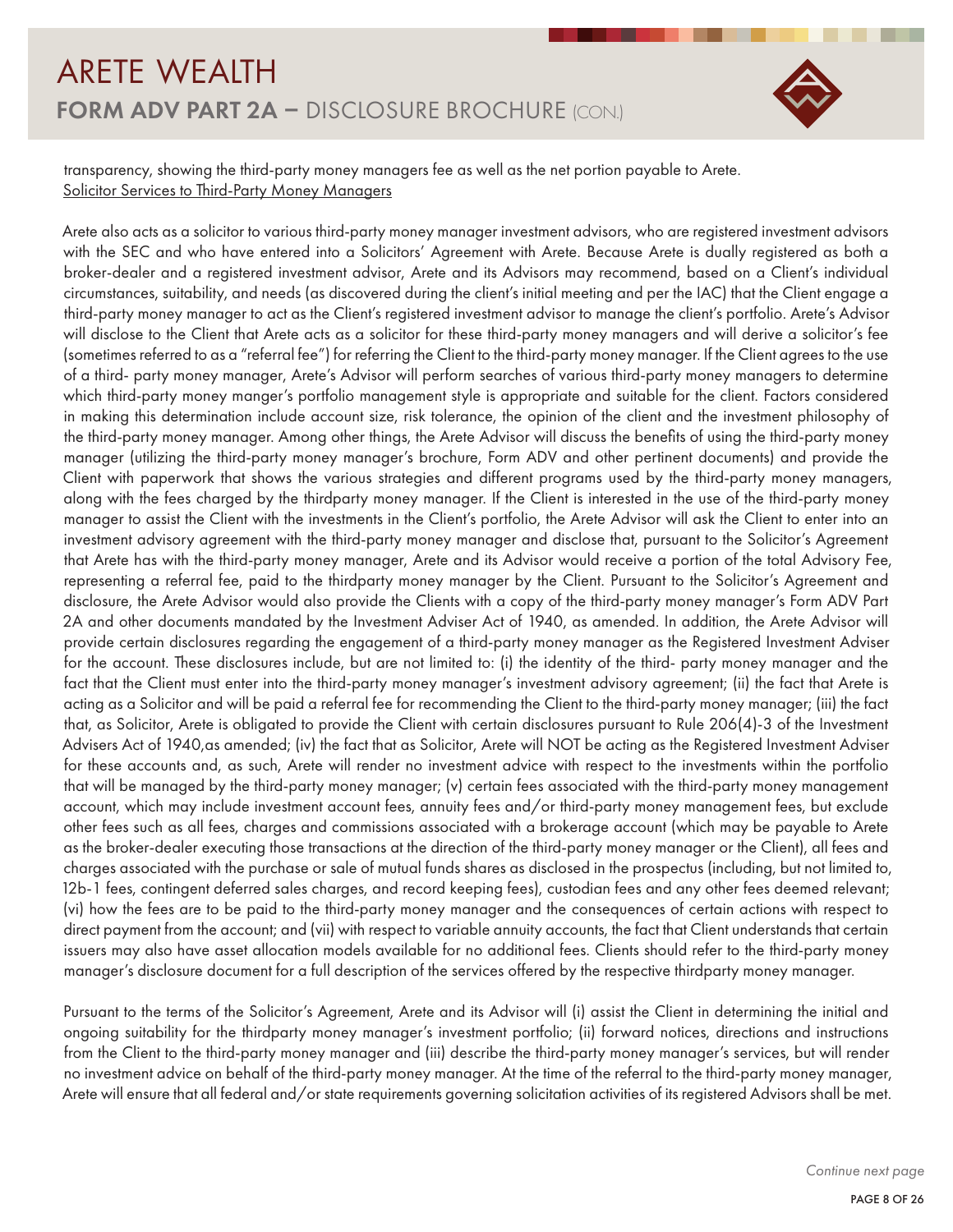

As discussed in Items 5 and 10 below, Arete and its Advisors only recommend third-party money managers that pay Arete a referral fee under a Solicitor's Agreement. Accordingly, there is a financial incentive for Arete and its Advisors to recommend certain third-party money managers over others who do not pay Arete a referral fee. Similarly, there may be other third-party money managers and/or programs that could provide similar services to the Clients at a lower cost. Arete and its Advisor will carefully discuss this with Clients so that Clients can make an informed decision on whether or not to engage the thirdparty money manager as a registered investment advisor. Accordingly, the Client should review the fees associated with the use of a third-party money manager, in light of the services offered, to determine whether to utilize the services of the third- party money manager.

### Third-Party Money Managers Acting as Sub-Advisors

Arete may engage other registered investment advisors to assist it with advisory services to its clients. In this case, Arete will enter into a sub-advisory agreement with these third-party money managers. Unlike the arrangement under the Solicitor's Agreement, Arete will be acting as the Registered Investment Adviser and the Client will be paying the combined investment advisory fees to Arete. Arete will then use the payment of the combined fee to pay its sub-advisor. In some cases, for greater transparency, this combined fee may be separately itemized on Client's statements. Advisors may offer Client access to the Virtu Platform. Virtu gives Client access to model portfolios of a wide variety of third-party investment managers as well as a portal through which to view and consolidate outside accounts, lending, and directly held investments. Virtu is administered by Axxcess Wealth Management, LLC ("Axxcess"), a Registered Investment Advisor with the SEC. Axxcess will act as a sub-advisor and fiduciary to Client, and will have discretionary authority over Client's accounts. Axxcess charges fees for access to Virtu and for its sub-advisory services. Axxcess will arrange for delivery of disclosure documents for itself and the third-party managers on Virtu. Client should refer to these disclosure documents for a full description of the services offered and the fees charged by Axxcess and the applicable third-party managers. Arete and Axxcess have a revenue sharing arrangement whereby revenues generated from Virtu are shared between them. Accordingly, Arete and its Advisors have a financial incentive to direct Client to the third-party model portfolios available on Virtu rather than to strategies offered by other third-party managers. Fees charged for access to the third-party managed strategies on Virtu may be higher than those charged by the same third-party managers outside of Virtu.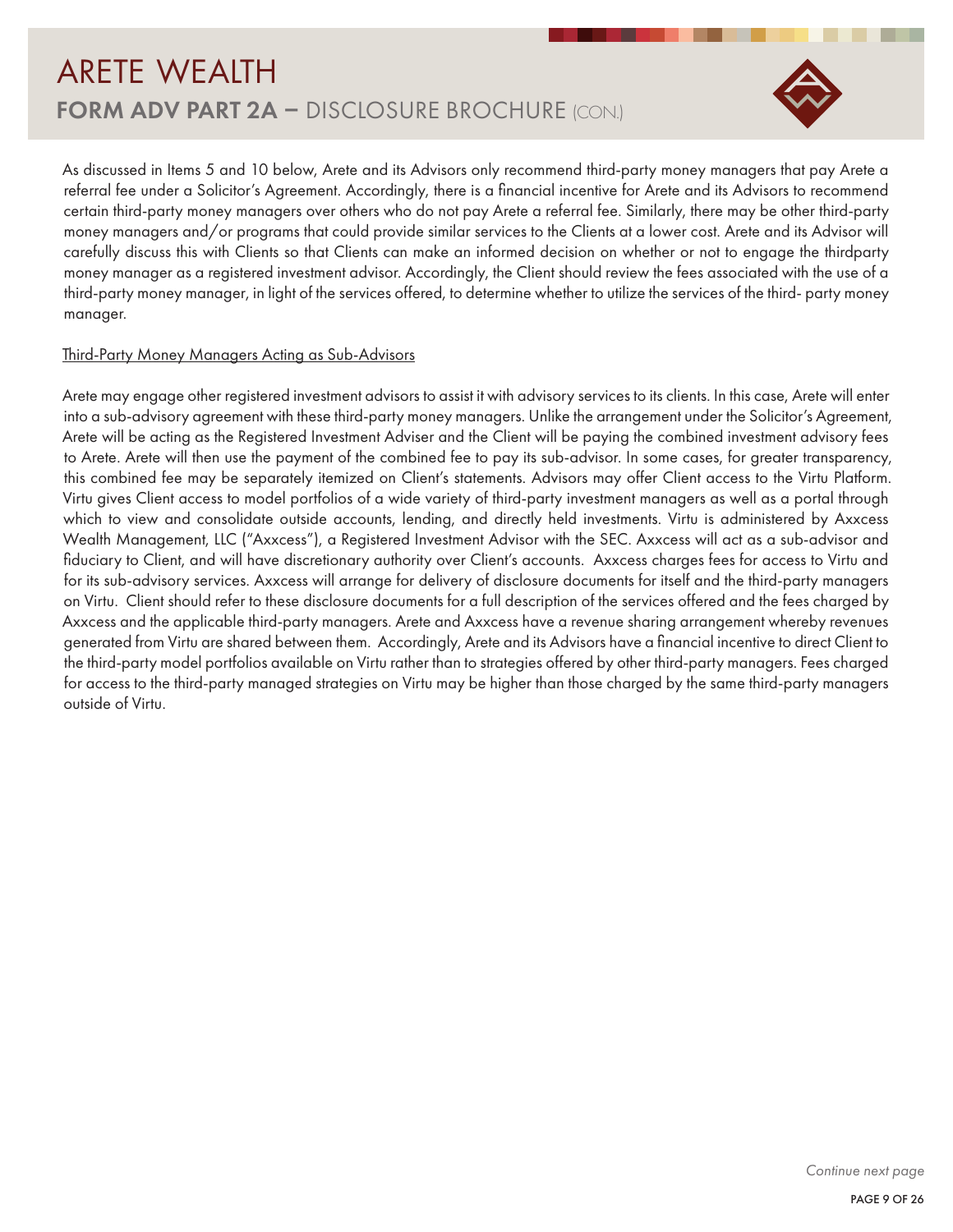

## Product Types

Subject to the Client's advisory agreement, the Advisor may invest and reinvest Client's assets in a variety of securities and other investments. In addition, Arete Advisors may use these investment options in different variations and levels to meet the specific need of the individual Client. These securities and other investments may include, among other securities or other investments permitted under client investment guidelines:

- Equity securities;
- Exchange-listed securities;
- Warrants;
- Corporate debt securities (other than commercial paper);
- Certificates of deposit;
- Municipal securities;
- Investment company securities;
- Variable life insurance;
- Variable annuities;
- Mutual fund shares;
- United States government securities;
- Options contracts;
- Exchange-traded funds ("ETFs");
- Real estate investment trusts ("REITs");
- Limited partnerships;
- Hedge funds;
- Private equity;
- Cryptocurrency funds;
- Interests in partnerships investing in:
	- $\circ$  Real estate
	- $\circ$  Oil and gas.

Individuals associated with Arete, either as an Advisor or otherwise, may have an interest in some of these investments. Please refer to Section F below and Item 10 below for further information.

Some of the investments approved for sale by Arete Advisors require considerable time and resources for proper review and investigation. If Arete approves an investment for sale, Arete may request reimbursement from the investment sponsor for the time and resources required to evaluate the investment. Please refer to Item 14 below for further information.

#### D. Wrap Fee Program

Wrap fee programs combine investment advisory service charges and some transaction charges and thirdparty money manager fees (if applicable) in a single asset based fee. Arete participates in TD Ameritrade Institutional's wrap fee program. Please note that the wrap fee accounts may charge brokerage commissions and transaction fees for effecting certain securities transactions (i.e., transactions fees are charged for certain no-load mutual funds, commissions are charged for individual equity and debt securities transactions).

Wrap accounts held at TD Ameritrade Institutional enable Arete to obtain many no-load mutual funds without transaction charges and other no-load funds at nominal transaction charges. Furthermore, TD Ameritrade Institutional's commission rates are generally considered discounted from customary retail commission rates. However, the commissions and transaction fees charged by TD Ameritrade Institutional may be higher or lower than those charged by other custodians and broker-dealers.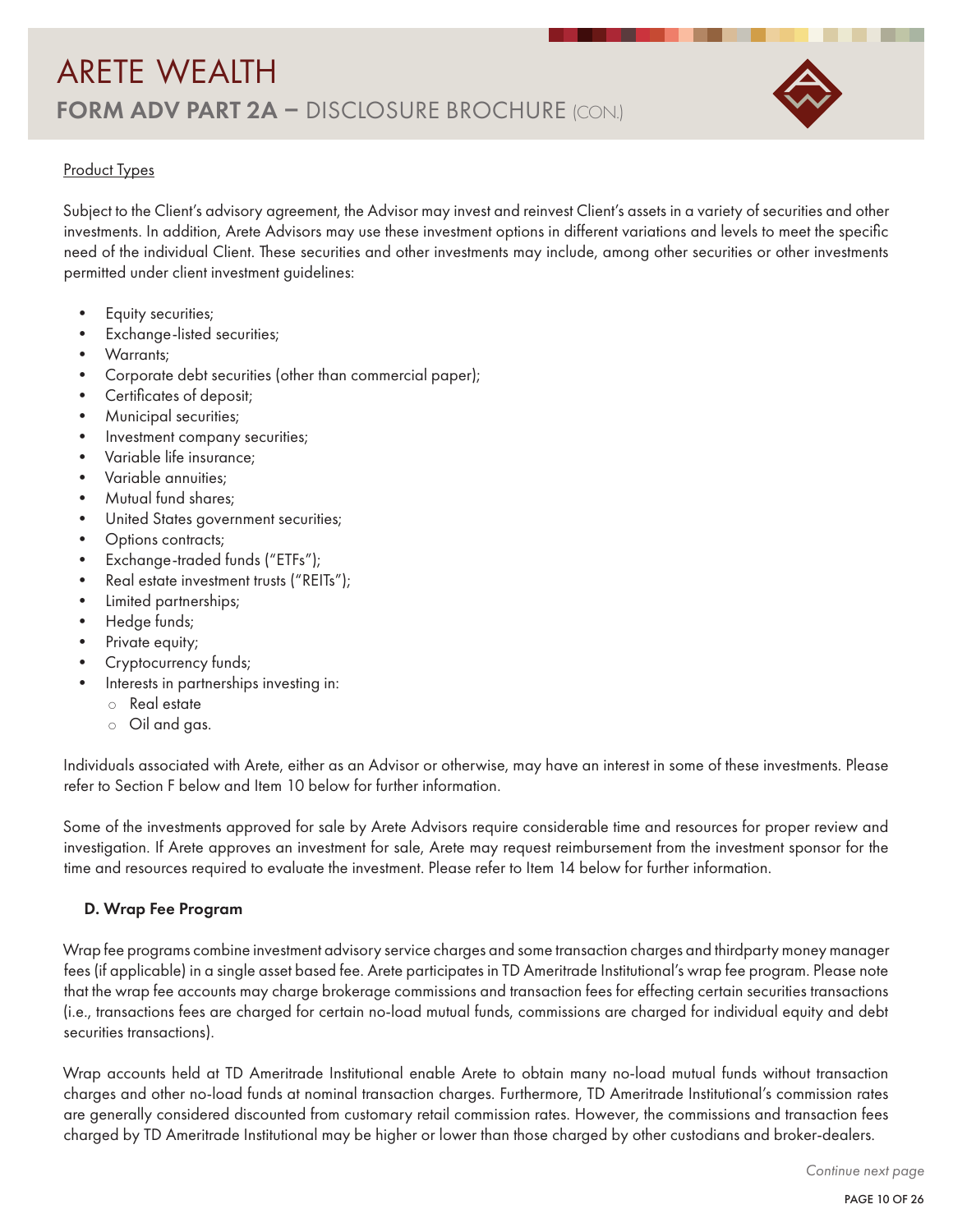

Arete receives a portion of the wrap fee as compensation for the investment advice provided by our Advisors and for administering the wrap fee program.

For further information, please ask your Advisor for a copy of the Wrap Fee Program Brochure.

### E. Assets Under Management

As of December 31, 2021, Arete had approximately \$2,044,428,286.41 in total assets under management, the vast majority of which is managed on a discretionary basis.

### F. Important Information Regarding Conflicts of Interest

Examples of actual or potential conflicts of interest arising from Arete's advisory services may include, but are not limited to:

- Conflicts related to allocating time and resources between client accounts, allocation of brokerage commissions and investment opportunities generally;
- Recommendations for investment in investment vehicles in which some of our related persons have an interest. We have an incentive to recommend these products. Please refer to Item 10 below for further information;

Actual or potential conflicts of interest generally can be addressed in a number of ways, including the following:

- Prohibition Arete prohibits the conduct that gives rise to the conflict of interest (e.g., insider trading is prohibited under our Code of Ethics);
- Disgorgement Arete gives a received benefit to a Client (e.g., covering a Client's transfer fee on transition to an Arete custodian);
- Disclosure/Consent Arete discloses the conflict of interest to the Clients (e.g., Arete discloses whenever an Advisor recommends an investment in which any of our related persons have an economic interest and obtains the consent of the Client prior to the Client's investment); or
- Setting a De Minimis Threshold Arete sets a threshold for a benefit that is considered too small to influence conduct, and is therefore permitted. These thresholds mirror brokerage industry standards.

Arete has adopted a Code of Ethics as required under SEC rules (Please refer to Item 11 below for further information on our Code of Ethics). Arete also has compliance policies and procedures in place to mitigate and address the above-referenced conflicts of interest. Arete believes such policies and procedures are reasonably designed to treat Clients fairly and seek to prevent clients from being systematically favored or disadvantaged. Our compliance policies provide for various auditing and testing of our policies and procedures and are reviewed no less frequently than annually as required by SEC rules. Clients should refer to other sections of this Brochure noted above for more specific information on conflicts of interest and how they are addressed.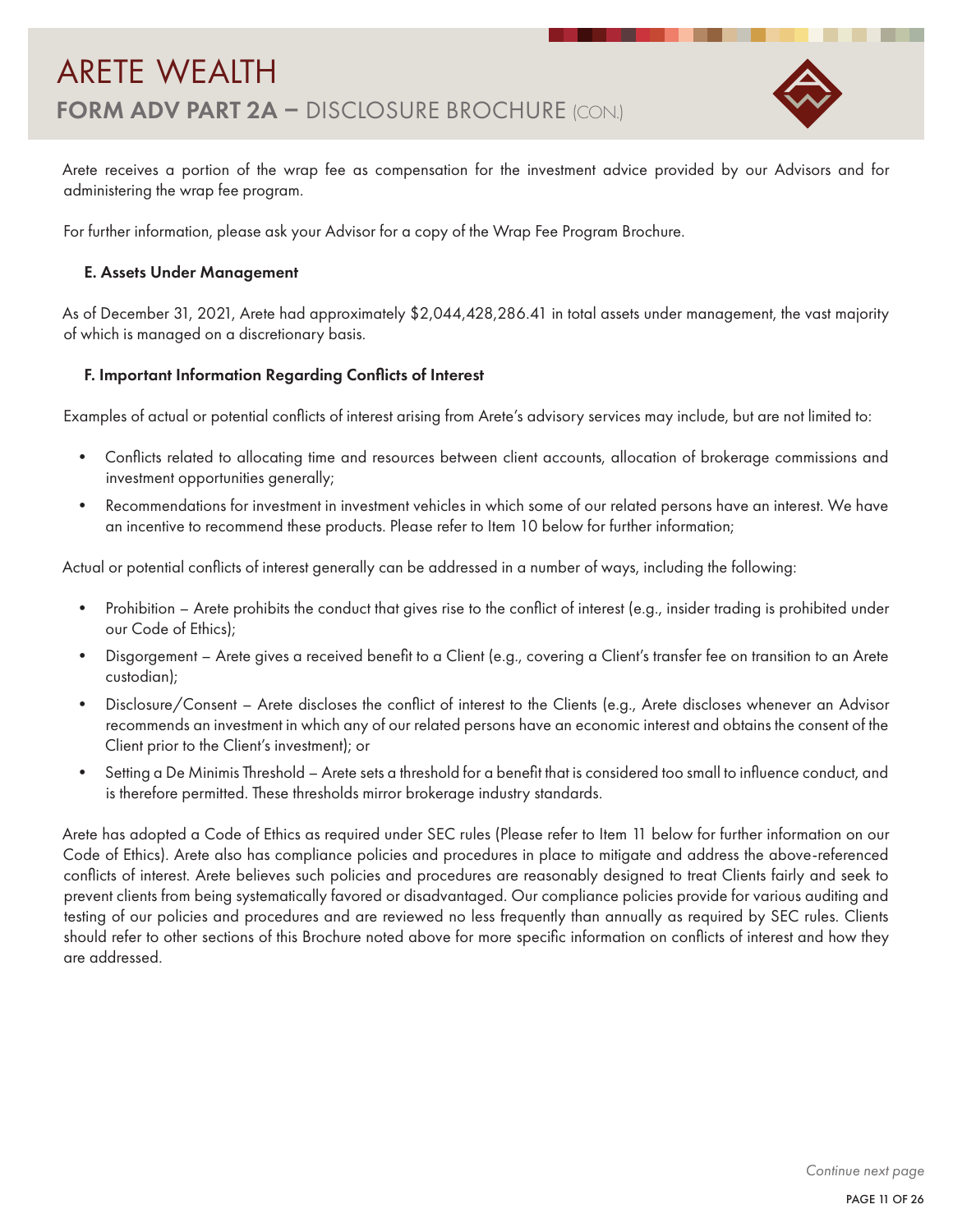

### Item 5 – Fees and Compensation

Depending upon the type of advisory service to be provided, Clients generally have a choice regarding the manner in which fees will be calculated for such services. Options for calculating fees include the following:

- Percentage of assets under management;
- Hourly charges;
- Flat fees; or
- Some combination of the above.

Generally speaking, fees are negotiable from Client to Client, and are tailored to the specific types of services that Arete provides to that Client. Arete does not charge advisory fees to Clients for advice provided by the Masterworks Advisors. Arete is compensated for its services by Masterworks, who pays Arete a fixed amount per month per Masterworks Advisor.

### A. Amount of Our Fees

### Calculation Based on Assets under Management:

This is the most common way Arete calculates fees. This is a calculation based on a percentage of assets managed for the Client. As noted above, fees may be negotiated and is specific to the Client's arrangement with Arete. Arete's standard fee schedule for both individual and non-individual Clients is the following:

| <b>ASSETS UNDER MANAGEMENT</b>  | <b>MAXIMUM ANNUAL FEE</b> |
|---------------------------------|---------------------------|
| $  $0^* - $249,000$             | 3.00%                     |
| $  $250,000 - $749,999$         | $2.50\%$                  |
| $\vert$ \$750,000 - \$1,499,999 | 2.00%                     |
| $1,500,000 - $4,999,999$        | 1.75%                     |
| \$5,000,000 and over            | $1.50\%$                  |

\*We generally require a \$50,000 initial minimum account balance which may be waived based upon the individual needs and complexity of the particular client situation. The final fee schedule will be attached to the advisory agreement.

#### Financial Planning

Arete Advisors can charge either an hourly fee or a flat fixed fee for Financial Planning services (as defined above). Hourly fees and fixed fees for these services are negotiated between the Advisor and each Client. The final fee structure will be disclosed in the advisory contract.

#### B. Payment of Fees

You should note that, by signing the Advisory Agreement, you have directed the Custodian to pay the advisory fee as instructed by Arete or any other third-party manager on a scheduled basis without any additional prior notice to you. All account assets, transactions, and advisory fees will be shown on the monthly or quarterly statements provided by the Custodian.

The Client may terminate the account within five (5) days written notice. Arete does not have a refund policy because the fees are charged in arrears. There is no fee owing or penalty should the Client choose to terminate the account within five (5) days of account opening.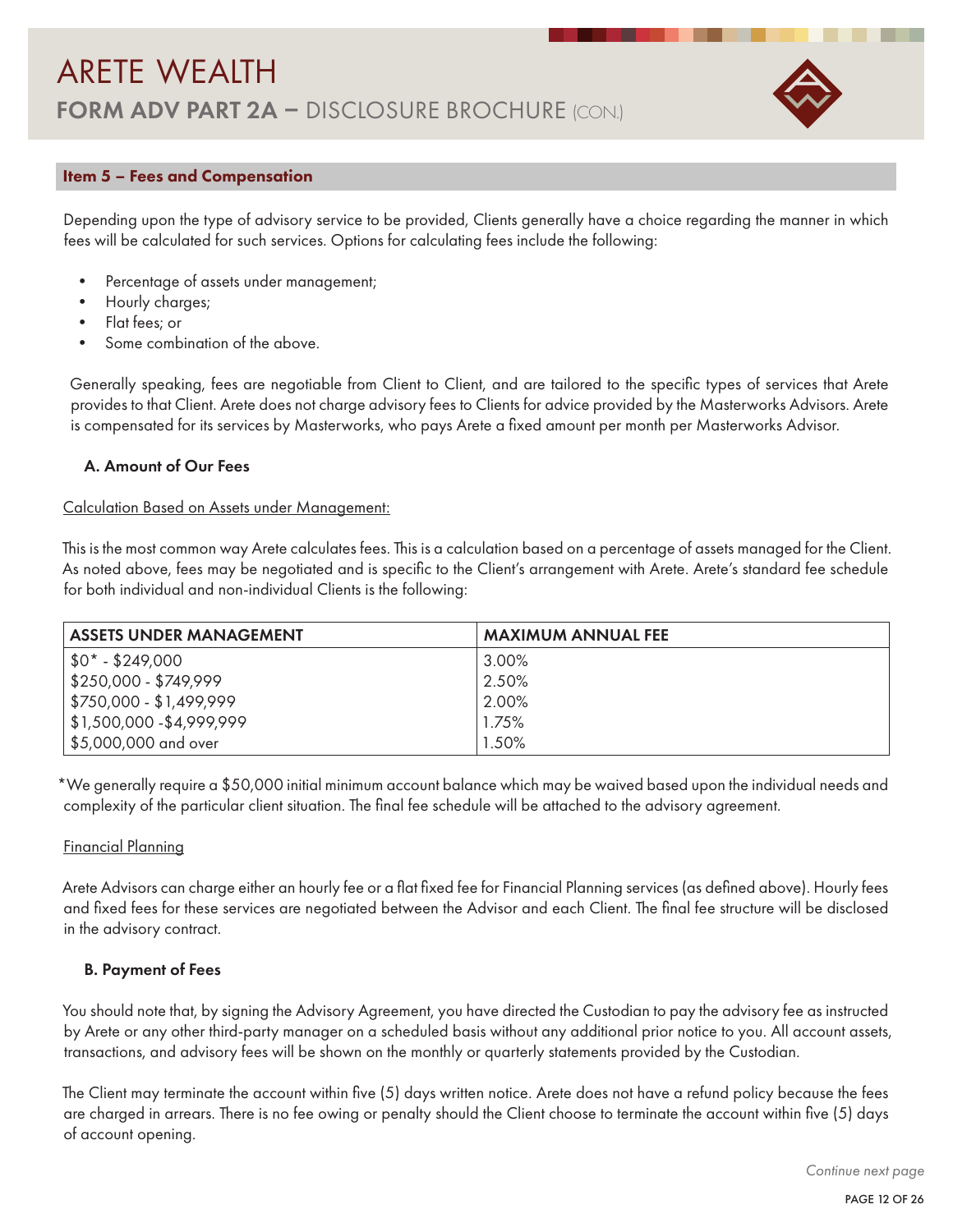

### Solicitors Fee

Arete and its Advisors advise their Clients desiring to use a third-party money manager that the Clients are assessed a separate advisory fee by the third-party money manager and not assessed a fee by Arete. This fee is generally set by the third-party money manager and not Arete, but is fully disclosed by Arete prior to the Client's agreement to utilize such services. The fee charged by the third-party money manager is contained in the agreement for registered investment advisory services between the Client and the third-party money manager and is in addition to any other fees charged by the Solicitor's Program and investments recommended by the third-party money manager. For example, the account may be assessed: all fees, charges and commissions associated with a brokerage account (which may be payable to Arete as the broker-dealer entering those transactions at the direction of the third- party money manager or the Client); all fees and charges associated with the purchase or sale of mutual funds shares as disclosed in the prospectus (including, but not limited to, 12b-1 fees, contingent deferred sales charges and record keeping fees); custodian fees and any other fees deemed relevant; fees assessed by the variable annuity company; or fees of any other third-party service.

Pursuant to the Solicitor's Agreement that Arete has with these various third-party money managers that it recommends to suitable Clients, Arete and its Advisor receive a fee (which is generally a percentage of the total Advisory Fee paid to the third-party money manager by the Client) from the third- party money manager. This fee is fully disclosed to the Client before entering into the investment advisory agreement with the third-party money manager and is contained in the Solicitors Disclosure Statement provided to the Client. Moreover, the Client is also obligated to confirm the Client's receipt of certain disclosures with Arete, which includes disclosure regarding the fees of the third-party money manager.

Although Arete and its Advisors will recommend the services of a specific third-party money manager as a suitable investment advisor for the Client, it is possible that the compensation received, directly or indirectly, by Arete and its Advisor for recommending a third-party money manager may be more than the compensation Arete or its Advisor would receive if they recommended another program. Consequently, Arete and its Advisor may have a financial incentive to recommend a thirdparty money manager over other programs of services that might meet the Client's needs at a lower cost (such as, mutual funds, ETFs, or feeplus commission arrangements). Similarly, Arete only recommends third-party money managers with which Arete has a Solicitor's Agreement. Consequently, there may be other third- party money managers that may charge less for its service than those that Arete or its Advisors recommend. Thus, Arete and its Advisors have a financial incentive to recommend those investment advisors with a Solicitor's Agreement in place over other investment advisors that do not have a Solicitor's Agreement with Arete who may charge less for their services. That is why the recommendation of specific investment advisors is discussed carefully with Client to ensure Client's specific knowledge and to obtain Client's consent of the fees involved, and the potential conflicts, with these types of recommendations.

#### Sub-Advisors

Sub-advisory or third-party money management fees will be paid by Arete from the fees collected from Clients. This fee is calculated by assets under management unless mutually agreed otherwise by Arete and the Client. If Client uses Virtu and the Advisor retains the services of Axxcess as a sub-advisor, the applicable fees for the assets under management by Axxcess will be disclosed by Axxcess and forwarded to the Client prior to investment. Either Arete or Axxcess will collect the fees and pay an allocable amount of such fees to Axxcess.

### *Wrap Fee Programs:*

As discussed in Item 4D above, wrap fee programs generally combine investment advisory services charges, some transaction charges, and third-party money manager fee (if applicable) in a single asset based fee. Clients participating in the TD Ameritrade Institutional wrap fee program may be charged brokerage commissions and transaction fees for effecting certain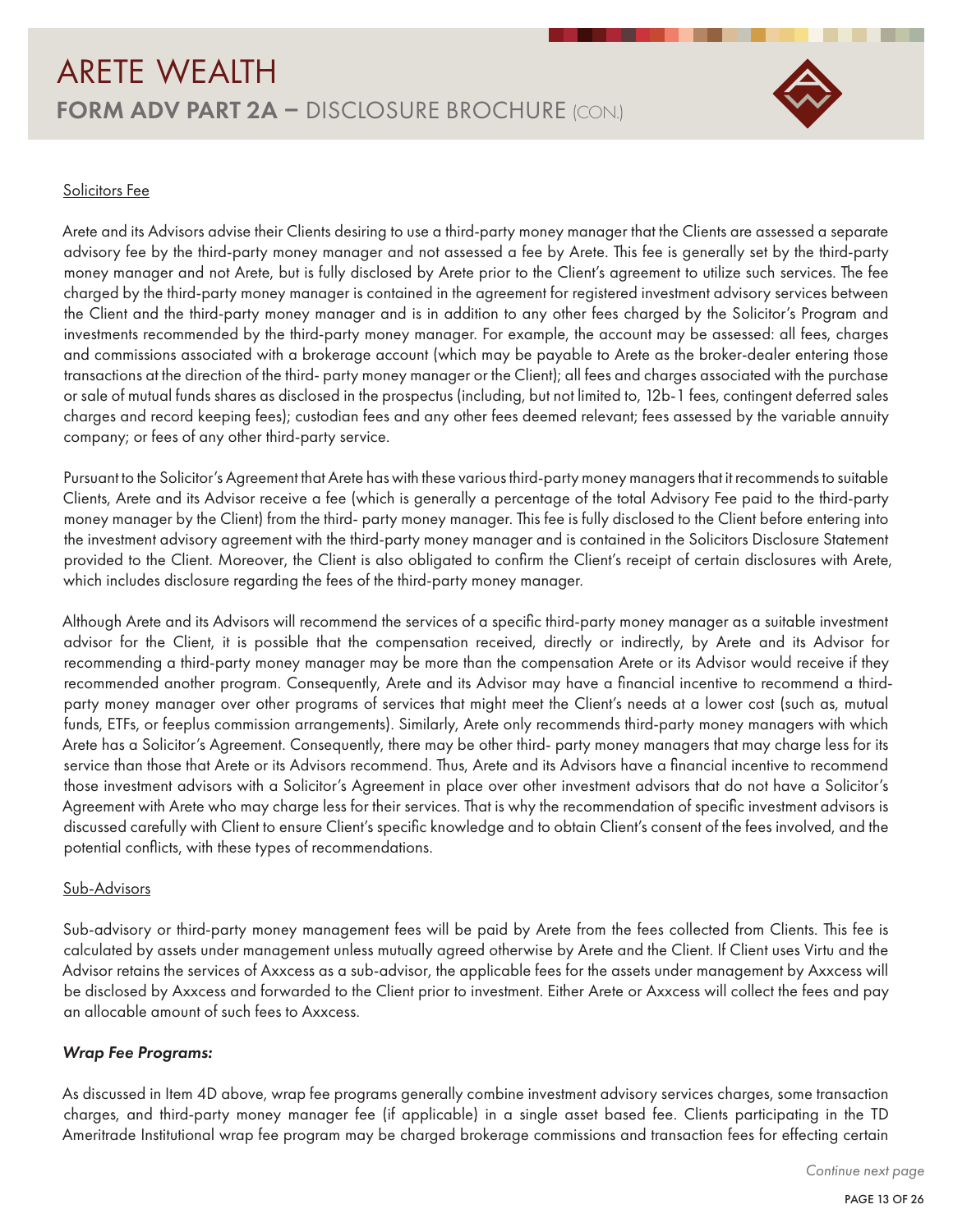

securities transactions. Wrap accounts held at TD Ameritrade Institutional enable Clients to obtain many no-load mutual funds without transaction charges while other no-load funds may be obtained at nominal transaction charges. While TD Ameritrade Institutional's commissions are generally considered discounted from customary retail commission rates, these commissions and transaction fees charged by TD Ameritrade may be higher or lower than those charged by other custodians and broker-dealers.

#### Financial Planning

Financial Planning fees are charged on either a flat fixed fee or hourly rate basis. The Client and Advisor will negotiate the terms of payment. For example, payment may be at the conclusion of a specific service or project or upon receipt of periodic invoicing (i.e. monthly or quarterly).

### C. Ticket Charges

Clients are generally charged a per transaction ticket charge. The amount of the charge depends on the particular negotiated fee the Arete Advisor has negotiated with the custodian holding the Client's assets. These fees result in no income to Arete or the Advisor and are a direct flow through of charges that the custodian uses to offset the costs of performance reporting, general trade handling costs, and confirmation costs.

One exception to this is to accommodate very small accounts. For these small accounts, Arete also offers a more limited model with no asset-based execution fee. These models use exchange-traded funds (ETFs) specified by the custodian that incur no ticket charges if the ETFs are held for 30 days or more.

Another exception is with respect to the GDAA, VQMT, and QVLI asset allocation models discussed earlier. As these models utilize a rules based asset allocation which may necessitate frequent portfolio changes, these accounts use a fixed annual percentage-of-assets execution fee, assessed quarterly in arrears, regardless of the number of executions to mitigate the impact on execution costs. That execution fee is currently 0.15% annually (with a \$100 annual per account minimum), based on the average ending account balance of the three months in the quarter.

### D. Other Fees

Clients may pay other expenses in addition to the fees paid to Arete. For example, Clients may pay costs such as transaction fees, custodial fees, transfer taxes, wire transfer fees, and other fees and costs charged to brokerage accounts and securities transactions, which are unrelated to the fees collected by Arete. Mutual funds and exchange traded funds also charge internal management fees, which are disclosed in the fund's prospectus and/or financial filings. Clients should review the fees charged by a particular fund and the fees charged by Arete to understand the total amount of fees paid in mutual funds.

### Mutual Fund Fees

The fees Clients pay Arete for advisory services are separate and distinct from the fees and expenses charged by mutual funds and/or ETFs (the "funds") to their shareholders. These fees and expenses are described in each fund's prospectus. These fees will generally include a management fee, other fund expenses, and a possible distribution fee. A Client could invest in a mutual fund directly, without Arete's services. In that case, the Client would not receive the services provided by Arete which are designed to assist the Client in determining which mutual fund or funds are most appropriate for a particular client based upon their specific financial objectives. Clients should review both the fees charged by the funds and Arete's fees to fully understand the total amount of fees being charged for Arete advisory services.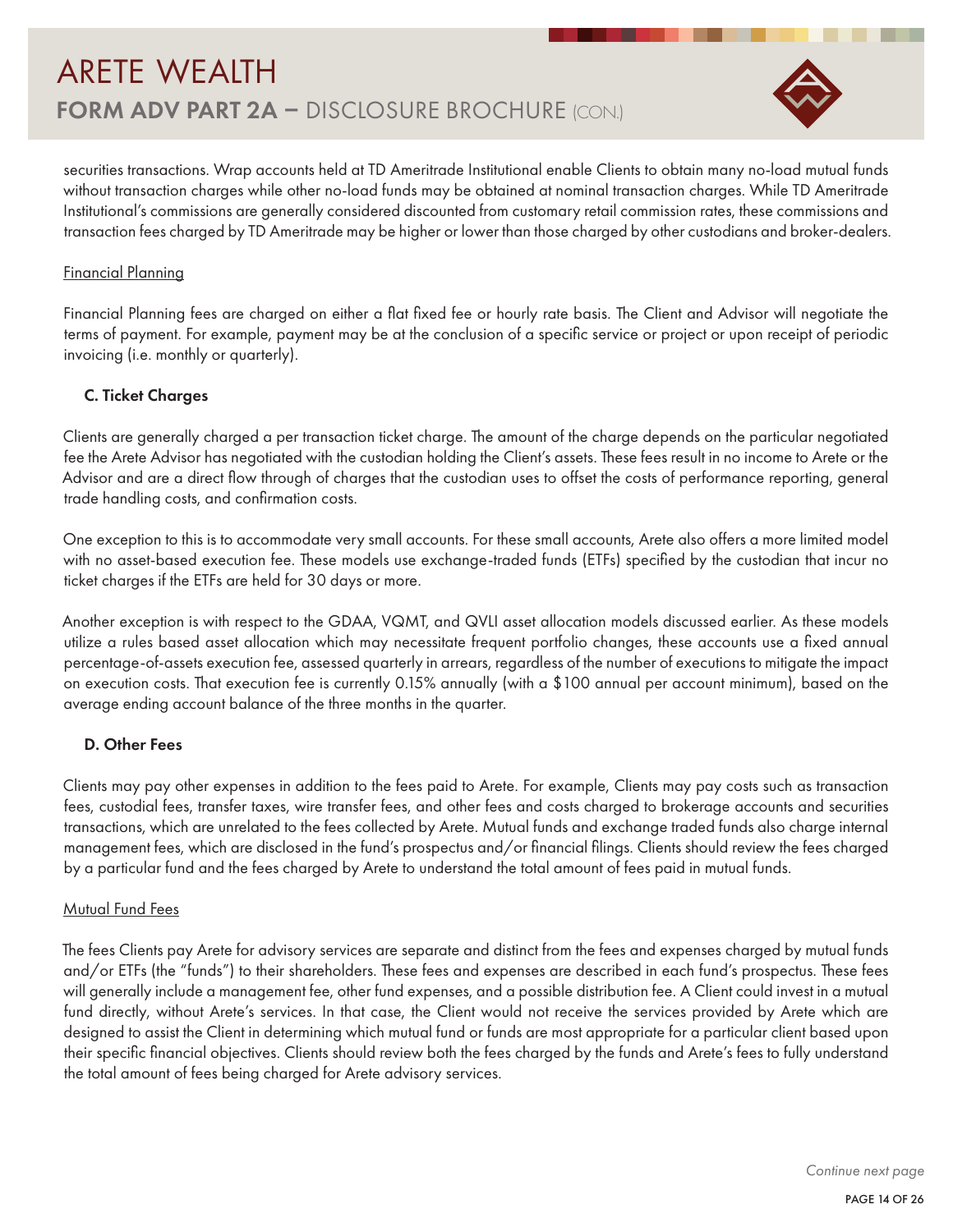

With respect to unregistered private funds recommended by Arete and its Advisors, the applicable fees and expenses are set forth in the relevant offering documents, including the Private Placement Memorandum. In connection with these investments, Arete and its Advisors may receive performance- based compensation or "carried interest" ranging from 5% to 20% of the amount payable to the General Partner of the unregistered private fund. The performance-based compensation or carried interest may vary across the private funds and may vary within funds in relation to types of investments or certain clients. In addition, certain private funds offer a preferred return threshold prior to which no carried interest is paid to Arete or its Advisors. Investors should refer to the Private Placement Memorandum of the relevant private fund for further information with respect to fees.

### E. Additional Compensation

Arete Wealth Management, LLC ("Arete Wealth"), a broker-dealer affiliated with Arete, may act as an underwriter for certain investment funds ( the "Funds") and assist in the distribution and sale of shares of those Funds, for which it is compensated by the registered investment adviser to the Funds (the "Funds RIA"). In connection with this role, Arete Wealth will introduce the Funds to its representatives, some of whom are Arete Advisors, to offer and sell shares in the Funds to their clients. Arete Wealth will receive compensation based upon the total dollar value of the Funds Shares in the accounts of Arete clients or Arete Wealth clients from the Funds RIA. This compensation is made by the Funds RIA from the marketing budget of the Funds. Although such payments do not directly affect the net asset value of the Funds, such payments are part of the expenses of the Fund. While Arete Wealth will be compensated for such investments, Arete and Arete Advisors will not be directly compensated for investments. Instead, Arete Wealth will provide certain support products and services (as set forth in Item 12 B, below) to Arete and Arete Advisors. Accordingly, Arete and Arete Advisors have an incentive to select or recommend certain investments that are advised by Funds RIA, based on its interest in receiving the support products or services. While as a fiduciary, Arete endeavors to act in our clients' best interests, Arete's recommendation that clients invest their assets in investment funds managed by Funds RIA may be based in part on the benefits to Arete of the availability of some of the foregoing products and services.

As stated above, some Arete Advisors are also registered representatives of Arete Wealth, a broker-dealer affiliated with Arete, and receive compensation for some of the services provided in connection with the advisory services.

As set forth above, the Masterworks Advisors are employees of Masterworks.io in addition to being independent contractors with Arete. The Masterworks Advisors are paid a fixed salary by Masterworks, a fixed salary by Arete, and discretionary nontransaction-based incentive compensation from Arete. Advisor is under common control with Arete Wealth, an underwriter in Masterworks offerings that receives underwriting compensation in connection with such offerings.

Arete Advisors may also sell insurance through the Arete Insurance Agency, LLC, an insurance agency affiliated with Arete. Arete Advisors may receive an economic benefit in the form of commissions for insurance transactions conducted through this insurance agency. Clients are not obligated to purchase insurance through Arete Insurance Agency, LLC.

Arete Advisors may receive additional individual benefits upon joining Arete. These benefits may include significant loans with forgivable terms and/or ownership interests in Arete with the potential for significant appreciation. The amount of benefits is determined in negotiations between Arete and the Arete Advisor prior to association and generally is in relation to the amount of business expected to transfer to Arete.

#### Item 6 – Performance-Based Fees and Side-By-Side Management

Arete Advisors may recommend qualified customers who meet minimum financial standards set forth by Arete's third-party asset manager, Dunham & Associates Investment Counsel ("Dunham") for Dunham's performance-based strategies. Qualified customers using the Dunham performance-based strategies are not charged an ongoing management fee, and the customers are not assessed a fee if the account with Dunham loses money. A fee is only charged if the account goes up in value. For more details on how this program works and how the fees are determined, please refer to Dunham's ADV Part II. You can click on the link below to access those documents.

Dunham Form ADV Part 2(A) and Wrap Fee Program Brochure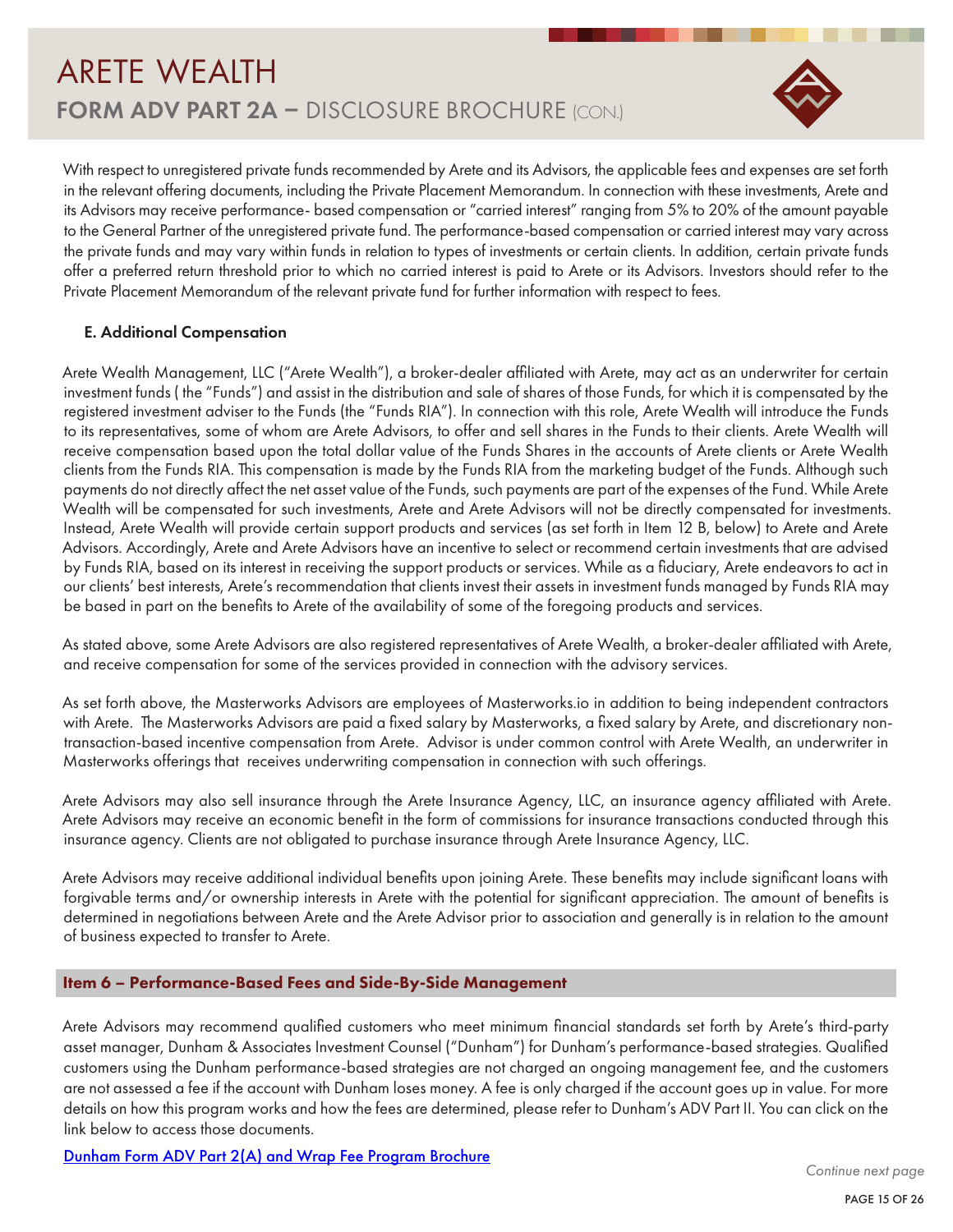

### Item 7 – Types of Clients

Arete generally provides advisory services to:

- Individuals High Net Worth and Ultra High Net Worth;
- Pension and Profit Sharing Plans;
- Trusts, Estates and charitable organizations; and
- Other corporate and business entities.

#### **Account Requirements**

Generally, we require a \$50,000 initial minimum account balance. We may waive the requirement based upon the Client's needs and complexity of account. Arete's investment management services may not be beneficial to non-accredited investors, as the relatively higher advisory fees and trading and transaction costs may have a negative impact on performance. See Item 5 of this Brochure for more information regarding advisory fees and the other fees and expenses those clients may pay in connection with our advisory services.

#### General Note Regarding Managed Account Platforms and Wrap Programs

Access to certain third-party money managers, platforms, and programs may be limited to certain types of accounts and may be subject to account minimums, which will vary and may be negotiable depending upon the third-party money managers, platforms, and programs selected. Such minimums will be disclosed through separate disclosure documents.

#### Item 8 – Methods of Analysis, Investment Strategies and Risk of Loss

#### A. Methods of Analysis

Arete Advisors may generally use any, some, all or none of the following methods of analysis in formulating our investment advice and/or managing client assets:

*Charting.* In this type of technical analysis, we review charts of market and security activity in an attempt to identify when the market is moving up or down and to predict how long the trend may last and when that trend might reverse.

*Fundamental Analysis.* We attempt to measure the intrinsic value of a security by looking at economic and financial factors (including the overall economy, industry conditions, and the financial condition and management of the company itself) to determine if the company is underpriced (indicating it may be a good time to buy) or overpriced (indicating it may be time to sell). Fundamental analysis does not attempt to anticipate market movements. This presents a potential risk, as the price of a security can move up or down along with the overall market regardless of the economic and financial factors considered in evaluating the stock.

*Technical Analysis.* We analyze past market movements and apply that analysis to the present in an attempt to recognize recurring patterns of investor behavior and potentially predict future price movement. Technical analysis does not consider the underlying financial condition of a company. This presents a risk in that a poorly-managed or financially unsound company may underperform regardless of market movement.

*Quantitative Analysis.* We use a technique that tries to understand the behavior of a certain security or a certain sector by using complex mathematical and statistical modeling. It can be used of performance evaluation, valuation of an instrument or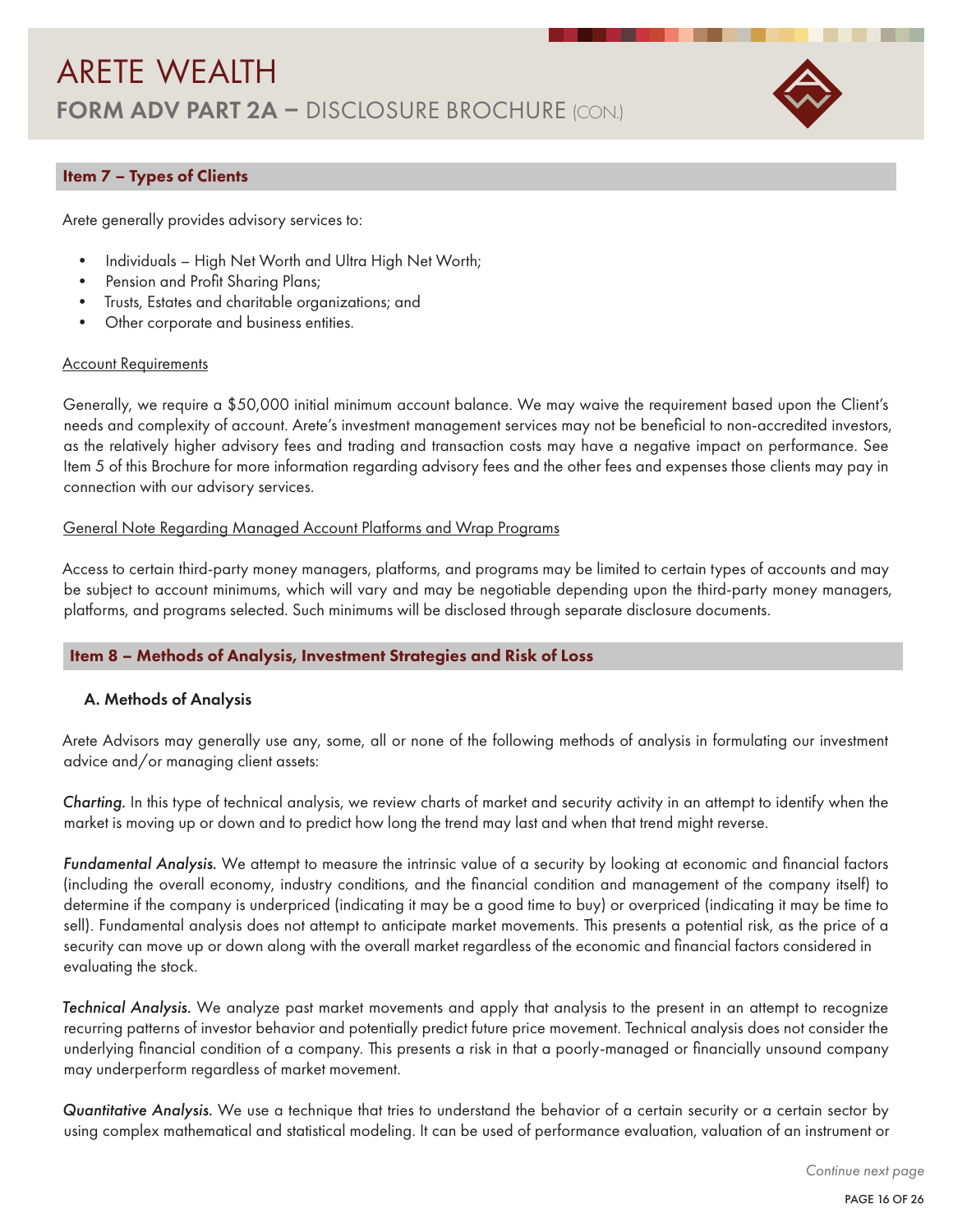

to attempt market event predictions. The risk of quantitative analysis is that it does not factor in all the variables. This technique uses what is believed to be appropriate formulas and processes to make trading decisions. There is no way to guarantee that this thinking is correct.

*Cyclical Analysis.* In this type of technical analysis, we measure the movements of a particular stock against the overall market in an attempt to predict the price movement of the security price or earnings per share, and predict changes to that data. A risk in using cyclical analysis is that the models used may be based on assumptions that prove to be incorrect.

*Qualitative Analysis.* We subjectively evaluate non-quantifiable factors such as quality of management, labor relations, and strength of research and development factors not readily subject to measurement, and predict changes to share price based on that data. A risk is using qualitative analysis is that our subjective judgment may prove incorrect.

*Asset Allocation.* Rather than focusing primarily on securities selection, we attempt to identify an appropriate ratio of securities, fixed income, and cash suitable to the client's investment goals and risk tolerance. A risk of asset allocation is that the client may not participate in sharp increases in a particular security, industry or market sector. Another risk is that the ratio of securities, fixed income, and cash will change over time due to stock and market movements and, if not corrected, will no longer be appropriate for the client's goals. Another exception are models like the VQMT approach mentioned earlier. While they may invest in only one broad asset class (all stocks in the case of VQMT), they diversify over enough different securities to largely mitigate any individual security risk and instead attempt to capture desirable attributes (such as being undervalued, and/or of higher than average quality, etc.) that those securities are thought to share.

*Mutual Fund and/or ETF Analysis.* We look at the experience and track record of the manager of the mutual fund or ETF in an attempt to determine if that manager has demonstrated an ability to invest over a period of time and in different economic conditions. We also look at the underlying assets in a mutual fund or ETF in an attempt to determine if there is significant overlap in the underlying investments held in another fund(s) in the client's portfolio. We also monitor the funds or ETFs in an attempt to determine if they are continuing to follow their stated investment strategy. A risk of mutual fund and/or ETF analysis is that, as in all securities investments, past performance does not guarantee future results. A manager who has been successful may not be able to replicate that success in the future. In addition, as we do not control the underlying investments in a fund or ETF, managers of different funds held by the client may purchase the same security, increasing the risk to the client if that security were to fall in value. There is also a risk that a manager may deviate from the stated investment mandate or strategy of the fund or ETF, which could make the holding(s) less suitable for the client's portfolio.

*Third-Party Money Manager Analysis.* We examine the experience, expertise, investment philosophies, and past performance of independent third-party investment managers who have entered into a Solicitors' Agreement with us in an attempt to determine if that manager has demonstrated an ability to invest over a period of time and in different economic conditions. We monitor the manager's underlying holdings, strategies, concentrations and leverage as part of our overall periodic risk assessment. Additionally, as part of our due-diligence process, we advise our clients that the third-party money manager may not be able to replicate that success in the future. In addition, as we do not control the underlying investments in a thirdparty manager's portfolio, there is a risk that a manager may deviate from the stated investment mandate or strategy of the portfolio, making it a less suitable investment for our clients. Moreover, as we do not control the manager's daily business and compliance operations, we may be unaware of the lack of internal controls necessary to prevent business, regulatory or reputational deficiencies.

*Risks for all forms of analysis.* Our securities analysis methods rely on the assumption that the companies whose securities we recommend, the rating agencies that review these securities, and other publicly available sources of information about these securities, are providing accurate and unbiased data. While we are alert to indications that the data may be inaccurate, there is always a risk that our analysis may be compromised by inaccurate or misleading information.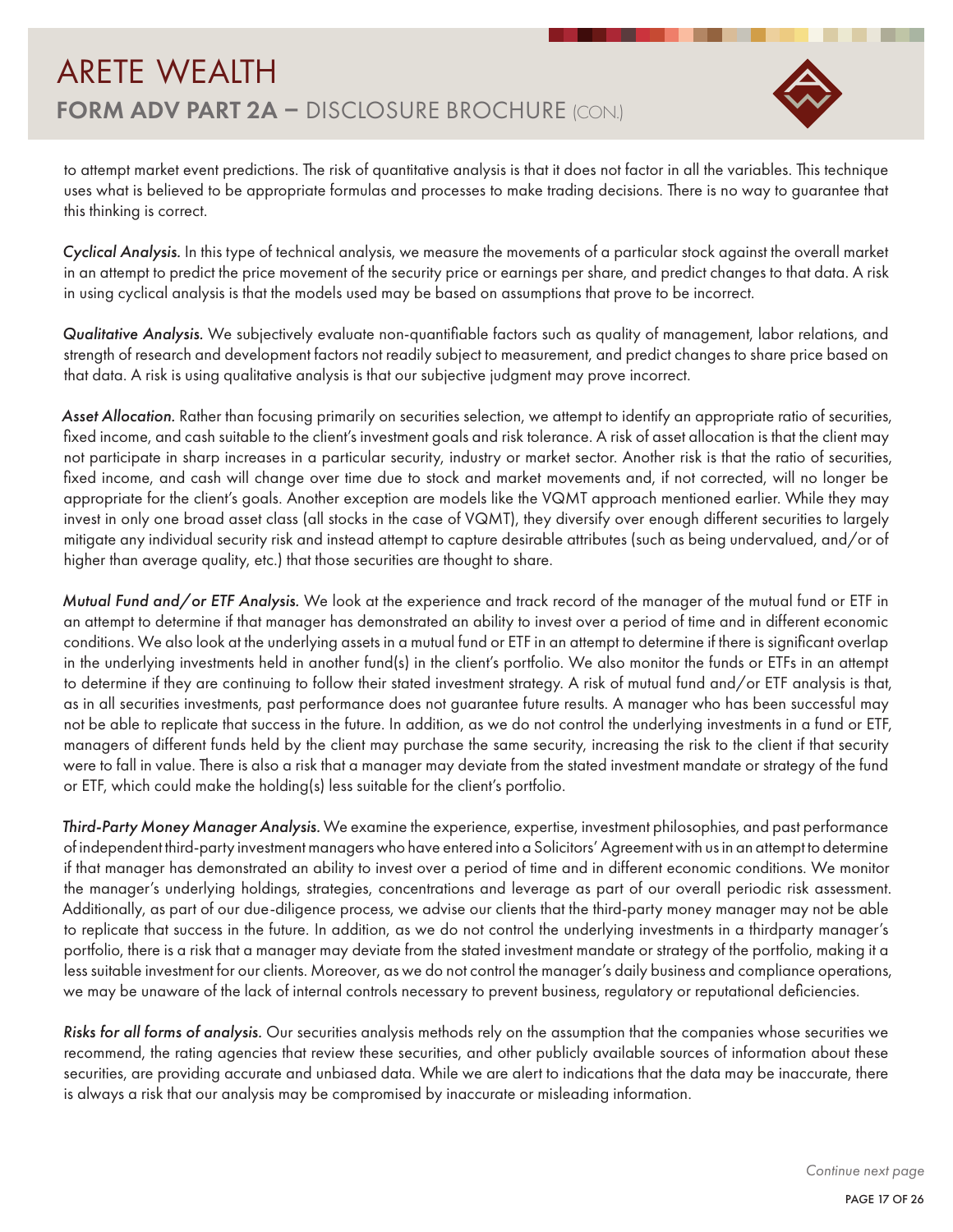

Other methods may be utilized in vetting potential investments for Clients, including, but not limited to, conducting operational due diligence on third-party money managers and unaffiliated pooled investment vehicles.

### *INVESTMENT STRATEGIES*

With the exception of Masterworks Clients, who do not have accounts with Arete, we use the following strategies in managing client accounts, provided that such strategies are appropriate to the needs of the client and consistent with the client's investment objectives, risk tolerance, and time horizons, among other considerations:

- *• Long-term purchases.* We purchase securities with the idea of holding them in the client's account for a year or longer. Typically we employ this strategy when (i) we believe the securities to be currently undervalued, and/or (ii) we want exposure to a particular asset class over time, regardless of the current projection for this class or (iii) the yield (income) of the investment is attractive and consistent with the investment objectives of our client. A risk in a long-term purchase strategy is that by holding the security for this length of time, we may not take advantage of short-term gains that could be profitable to a client. Moreover, if our predictions are incorrect, a security may decline sharply in value before we make the decision to sell. Finally, a security may at any time and without prior notice decrease/suspend/terminate its payment of dividends, coupon payments, or return on capital, thereby decreasing the yield of stated investment.
- *• Short-term purchases.* When utilizing this strategy, we purchase securities with the idea of selling them within a relatively short time (typically a year or less). We do this in an attempt to take advantage of conditions that we believe will soon result in a price swing in the securities we purchase. A risk inherent in short-term purchase strategy is that if our predictions are incorrect, a security may decline sharply in value before we make the decision to sell.
- *• Trading.* We purchase securities with the idea of selling them very quickly (typically within 30 days or less). We do this in an attempt to take advantage of our predictions of brief price swings. An inherent risk in trading of this nature is that if our predictions are incorrect, a security may decline sharply in value before we make the decision to sell. Additionally, this type of strategy may fail to realize any/all long term price appreciation due to the high turnover rate of the securities being traded.
- *• Short Sales.* We sell securities that are not owned by the Client or sell securities which are consummated by the delivery of borrowed stock. This is often used as a hedge strategy to manage the risks of losing investments or when one believes the market in a specific security is going down. Shorting is normally only for clients with large net worth and liquid assets. The risk in this type of strategy is the loss potential, in theory, has no limit.
- *• Margin Transactions*. Using this strategy, the broker-dealer extends credit to its customer in a margin account to assist in the purchase of a security. Purchasing securities on margin can amplify potential returns and losses. As such, purchasing securities on margin may result in losses greater than an advisory's Client's original principal. Clients should carefully review disclosures regarding risks, fees and other considerations appearing in margin account agreements prior to opening a margin account.

*Option Writing.* We may use options as an investment strategy. Certain standardized option issued by the Options Clearing Corporation are securities, regulated by the SEC. An option is also considered a "derivative" because it derives its value from an underlying asset. The two types of options are calls and puts:

- $\circ$  A call gives the holder (the buyer of the call) the right to buy an asset at a certain price within a specific period of time. We will buy a call if we have determined that the stock will increase substantially before the option expires.
- $\circ$  A put gives the holder (the buyer of the put) the right to sell an asset at a certain price within a specific period of time. We will buy a put if we have determined that the price of the stock will fall before the option expires. We will use options to speculate on the possibility of a sharp price swing.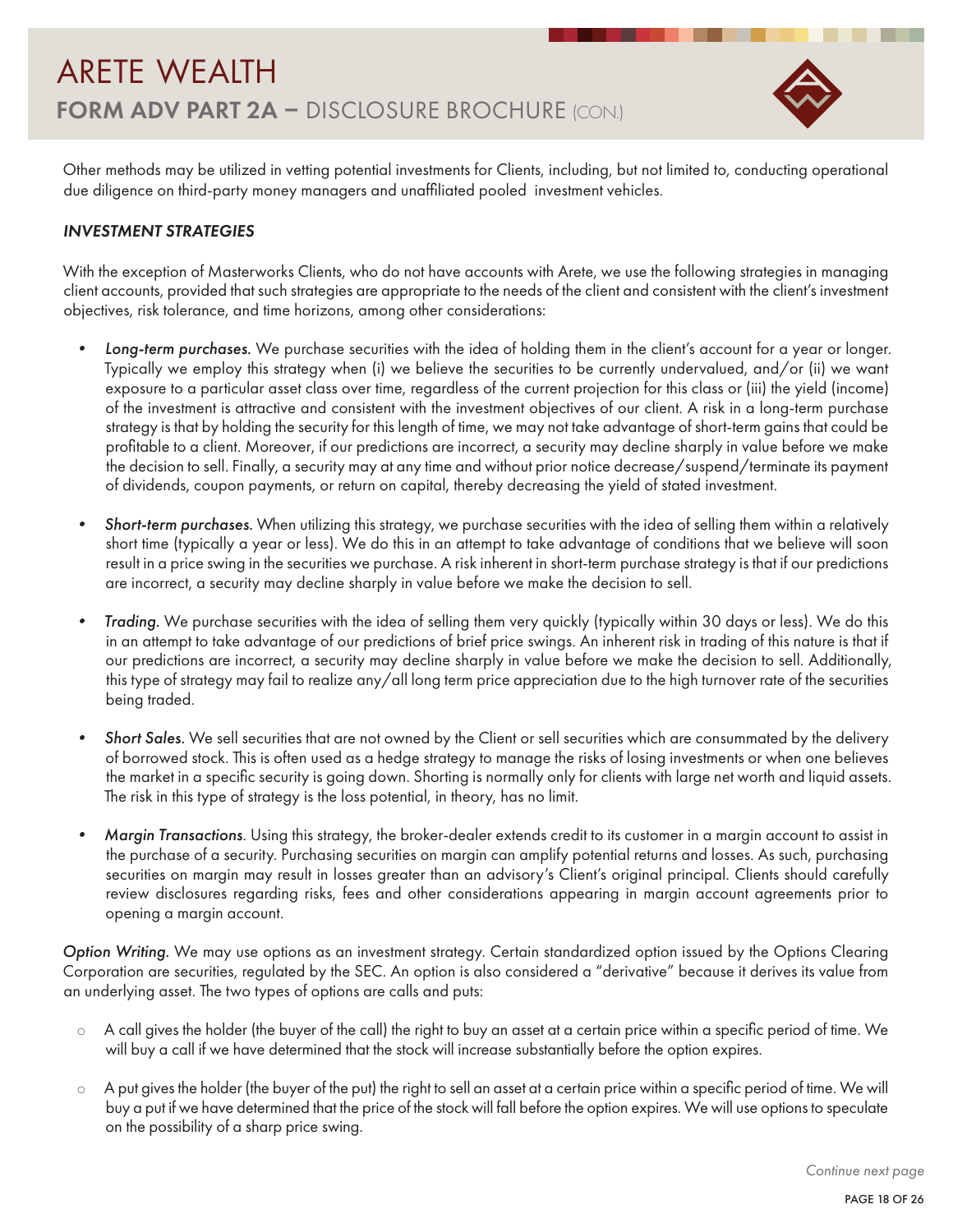

We will also use options to "hedge" a purchase of the underlying security; in other words, we will use an option purchase to limit the potential upside and downside of a security we have purchased for your portfolio. We use "covered calls", in which we sell an option on a security you own. In this strategy, you receive a fee for making the option available, and the person purchasing the option has the right to buy the security from you at an agreed-upon price. We use a "spreading strategy," in which we purchase two or more option contracts (for example, a call option that you buy and a call option that you sell) for the same underlying security. This effectively puts you on both sides of the market, but with the ability to vary price, time and other factors.

*Risk of Loss.* Clients should understand that investing in any securities, including mutual funds, involves a risk of loss of both income and principal. Securities investments are not guaranteed and you may lose money on your investments. We ask that you work with us to help us understand your tolerance for risk. Arete derives the information for the fundamental analysis described above from financial newspapers and magazines, inspections of corporate activities, research materials prepared by others, corporate rating services, annual reports, prospectuses, filings with the SEC, and other sources that will assist in the analysis. As indicated above, certain sources of information are more prevalent in the fundamental analysis for certain methods/strategies. Other investment strategies may be chosen if they meet a Client's particular financial needs, risk profile, and overall investment strategy.

Arete has a due diligence committee tasked with performing and reviewing due diligence on potential investments, third-party money managers and private investments, among other things.

#### B. Risk of Loss

Securities investments are not guaranteed and Clients may lose money on investments. The Arete Advisor will work to understand the risk tolerance for each Client.

#### C. Risk of Strategies

Investments in different vehicles can lose money over short or even long periods. Clients should expect the investment's share price and total return to fluctuate within a wide range, like the fluctuations of the overall stock market. Investment performance could be hurt by:

- Stock market risk: the chance that stock prices overall will decline. Stock markets tend to move in cycles, with periods of rising prices and periods of falling prices.
- Sector risk: the chance that significant problems will affect a particular sector, or that returns from that sector will trail returns from the overall stock market. Daily fluctuations in specific market sectors are often more extreme than fluctuations in the overall market. Depending on how the vehicle allocates assets, it may invest all, or substantially all, of its assets in the consumer discretionary sector. The investment's performance largely depends—for better or for worse—on the general condition of that sector. Companies in the consumer discretionary sector could be affected by, among other things, overall economic conditions, interest rates, consumer confidence, and disposable income.
- Non-diversification risk: the chance that the investment's performance may be hurt disproportionately by the poor performance of relatively few stocks or even a single stock. An investment is considered non-diversified when it invests a greater percentage of its assets in the securities of a small number of issuers as compared with other mutual funds.
- Investment style risk: the chance that returns from small- and mid-capitalization stocks (to the extent that the Clients' assets are invested in small- and mid-cap stocks) will trail returns from the overall stock market. Historically, these stocks have been more volatile in price than the large-cap stocks that dominate the overall market, and they often perform quite differently.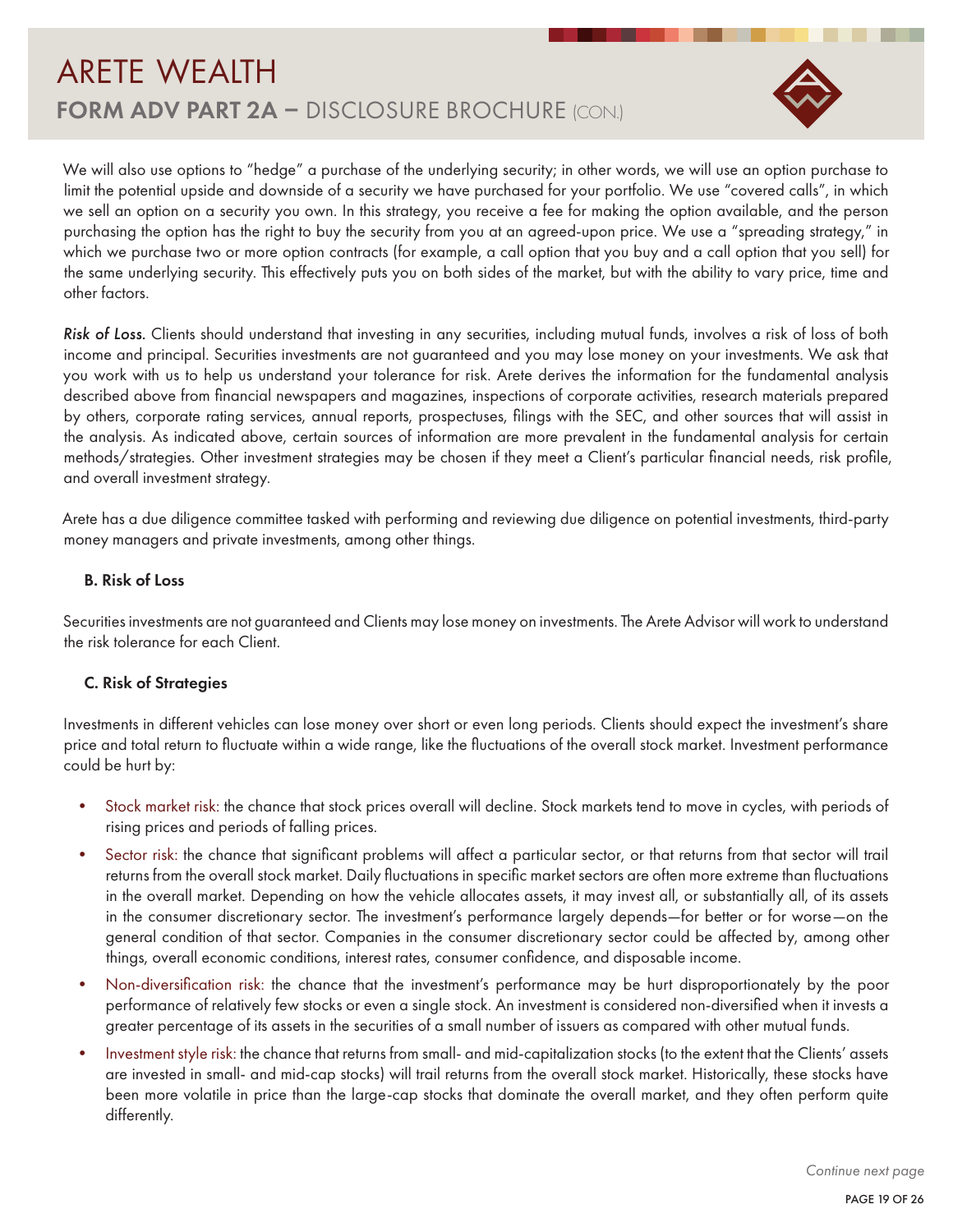

- Investment Company Risk: by investing in mutual funds Clients run the risk of not capitalizing on the growth of the overall stock market. If some of the underlying stocks run up in price, mutual funds may not be able to capitalize on the appreciation due to the potential of other underlying stocks not appreciating as much. In addition, the fees associated with investing in mutual funds may be more than if Client were to purchase the underlying shares directly.
- Private Equity Risk: private equity is normally an investment with companies or sectors that are not publicly traded. These investments are normally very illiquid; therefore they are not ideal for clients with frequent cash needs. There is normally no public market for private equity shares, if investors need to sell their shares they may have to do so at a substantial discount. The risk of investing in private equity is a major or complete loss of invested funds depending on the underlying companies. In addition, investors may not see any return on investment for some time depending on the type of investment; these investments should be seen as a long-term investment.

#### Item 9 – Disciplinary Information

Arete and its management personnel have no reportable disciplinary events to disclose.

#### Item 10 – Other Financial Industry Activities and Affiliations

#### A. Registrations and Affiliations

As noted in Item 4, we are owned by our Advisors representatives either directly or indirectly through Arete Wealth, Inc. Which is also the parent of:

- Arete Wealth Management, LLC, an Illinois limited liability company and a FINRA registered broker dealer. Arete Wealth Management is a member of SIPC and NFA and is registered in various states as required;
- Arete Insurance Agency, LLC, an Illinois limited liability company;
- Arete Consulting, LLC, an Illinois limited liability company.

#### B. Management Personnel

Management personnel of Arete are separately licensed as registered representatives of Arete Wealth Management, LLC, an affiliated broker dealer. These individuals, in their separate capacity, can effect securities transactions for which they will receive separate, yet customary compensation.

While we endeavor at all times to put the interests of Clients first as part of our fiduciary duty, Clients should be aware that the receipt of additional compensation itself creates a conflict of interest, and may affect the judgment of these individuals when making recommendations.

#### C. Recommendation of Third-Party Investment Advisers

As previously disclosed, we recommend the services of various registered investment advisors to our clients. In exchange for this recommendation, we receive a referral fee from, or a fee sharing arrangement with, the selected investment advisor. The fee received by us is typically a percentage of the fee charged by that investment advisor to the referred client. The portion of the advisory fee paid to us does not increase the total advisory fee paid to the selected investment advisor by the client. We do not charge the client any fees for these referrals. We will only recommend advisors that pay us a referral fee. With regard to Virtu and the services provided by Axxcess, Arete shares in the account fee and the platform fee that is charged to Client. Virtu is the only aggregated reporting and investment portal that Arete offers, and will not recommend any other such service providers with whom Arete does not share revenues.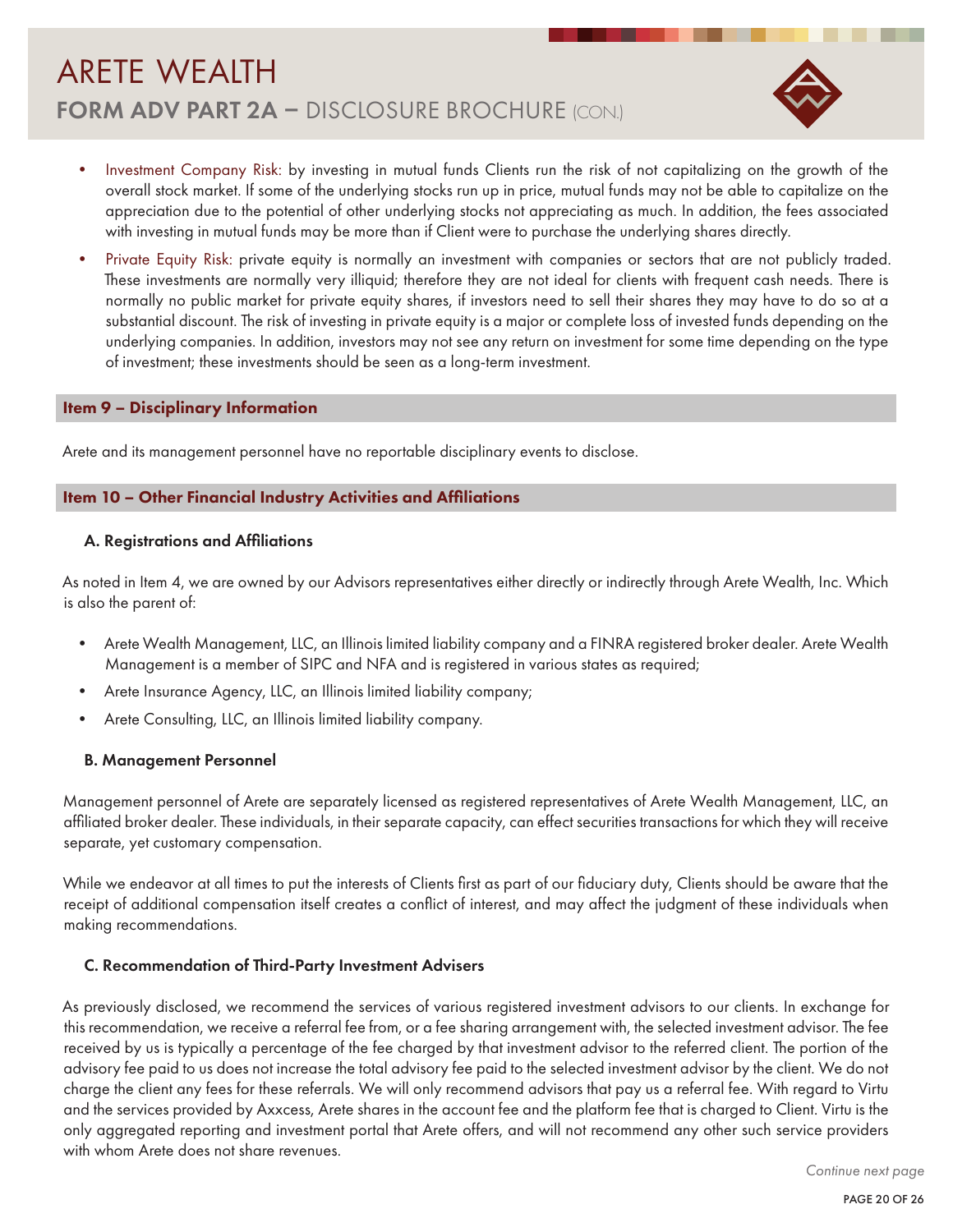

We are aware of the special consideration required under Rule 206(4)-3 of the Investment Advisers Act of 1940. As such, all appropriate disclosure shall be made and all applicable Federal and State laws will be observed.

Clients should be aware that the receipt of additional compensation by Arete and its management persons or employees creates a conflict of interest that may impair the objectivity of our firm and these individuals when making advisory recommendations. We endeavor, at all times, to put the interest of our clients first. We take the following steps to address this conflict:

- We disclose to Clients the existence of all material conflicts of interest, including the potential for us or our employees to earn compensation from the referral of Clients to other registered investment advisors;
- We disclose to the Client, in a separate disclosure document, the compensation we receive in exchange for the Client's referral to the selected investment advisor;
- We collect, maintain and document accurate, complete, and relevant client background information, including the client's financial goals, objectives and risk tolerance;
- Our firm's management conducts regular reviews of each client account to verify that all recommendations made to a Client are suitable to the client's needs and circumstances;
- We educate our employees regarding the responsibilities of a fiduciary, including the need for having a reasonable and independent basis for the investment advice provided to the client.

Note that in the case of asset allocation models developed on a proprietary basis by an Arete Advisor, while there is no referral fee paid to Arete by this Advisor, any sub-advisory fees received by that Advisor as portfolio manager from other Advisors' clients' are part of that Advisor's overall practice revenue, of which Arete retains a share.

### D. Investments Involving Arete Advisors

As previously disclosed, Arete Advisors may recommend investments in which individuals associated with Arete are personally involved. For instance, some products have an Arete Advisor who is the general partner of the investment and who directs the investment theory or business decisions of that investment. Prior to completing such transaction, the Arete Advisor provides written disclosures regarding the investment and the potential conflict of interest. Thus, the Client is fully aware of the potential conflicts of interests prior to the Client's decision to invest. Moreover, the Client must expressly consent to such investment.

Clients should be aware that the receipt of additional compensation by Arete and its managers, independent contractors, or employees creates a conflict of interest that may impair the objectivity of our firm and these individuals when making advisory recommendations. We endeavor, at all times, to put the interest of our Clients first. We take the following steps to address this conflict:

- We disclose to Clients the existence of all material conflicts of interest, including the potential for us or our employees to earn compensation from the referral of clients to other registered investment advisors;
- We disclose to the Client, in a separate disclosure document, the compensation we receive in exchange for referring the Client to the selected investment advisor;
- We obtain the Client's consent before executing such transactions;
- We collect, maintain, and document accurate, complete, and relevant Client background information, including the client's financial goals, objectives and risk tolerance;
- Our firm's management conducts regular reviews of each Client account to verify that all recommendations made to a client are suitable to the client's needs and circumstances;
- We conduct periodic due diligence on the selected investment advisors to establish that the advisors are suitable to recommend to our clients;
- We educate our employees regarding the responsibilities of a fiduciary, including the need for having a reasonable and independent basis for the investment advice provided to the client.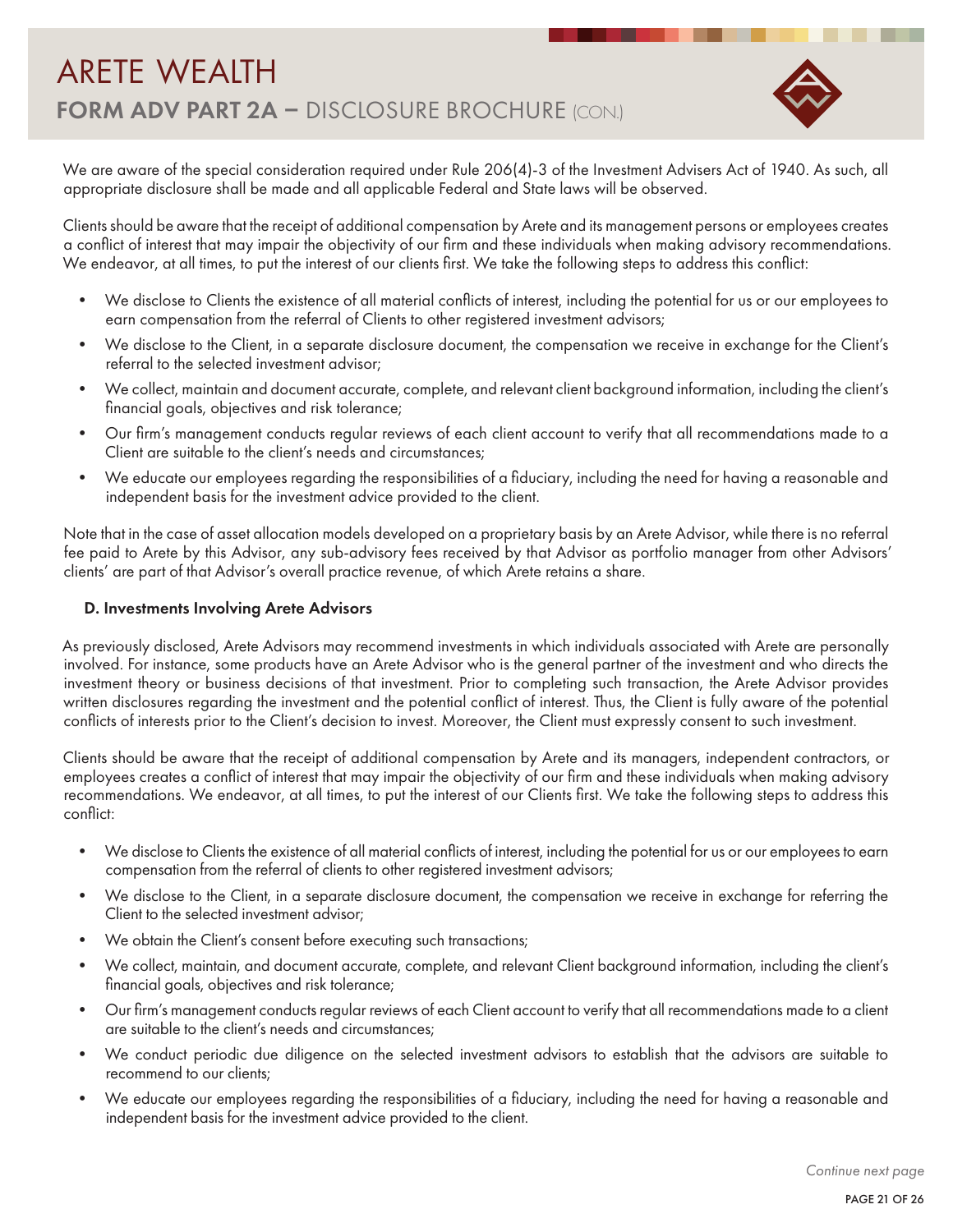

#### E. RIA Co-Brand - Business Entities of Investment Advisor Representatives

Certain Advisors have their own legal entities whose business names and logos appear on marketing materials approved by Arete, or client statements approved by the Custodian. The Client should understand that these businesses are outside business activities and legal entities of the Advisor and not of Arete nor the Custodian, and they are not separately registered investment advisors. Additionally, certain other Advisors provide investment advisory services as an Arete representative, but have their own legal entities which provide other types of financial, legal, accounting, administrative or insurance services. Arete has such arrangements with the following Advisors:

- ‒ 25 Financial: Jeffrey Larson, Randall Larson, Bradley Meyers, Brian Sanguinet, Joshua Statler
- ‒ Alternative Investment Specialists, LLC: Jason Knapp
- ‒ Axxcess Wealth Management LLC: Michael Seid, Monica Szakos and John Jenkins
- ‒ Cura Wealth Partners: Nandan Shah and F. Max Kort
- ‒ Dupre Carrier Godchaux Financial Services: J. Dain Duplechain
- ‒ Freedom Financial Group: Chris Fehr
- ‒ Govic Capital: Mario Govic
- ‒ Insight Wealth Group: Kelly Boesch, Todd Doorenbos, Andrew Dorr, Erin Kinman, Andrew Kleis, Benjamin Morrow
- ‒ John Galt Wealth Solutions: Justin Mackie, Joey Miller, Connor Seedall
- ‒ Masterworks,io: Michael Del Pozzo, Kevin Cox, Harry Carbaugh, Lance Krieger, Brendan Miles, Matthew Quigley, Gregory Heisen, Anthony DiSimone, Ivan Lau, Gareth Da Cunha, Matthew Stockburger, Erik Bringsjord, Simon Ross, Matthew Mason, Steven Schwarz, Alec McKenna, Matt Dushkin, John Stefanowski, Ian Conover, Robert Dixon, David Huntington, Hunter Ager, Brendan Lynch, Jacob Maggy, Bryan Connell, Evan McMann and Devin Nigro
- ‒ McKinley & Associates: Joe McKinley and Daniel Southworth
- ‒ NTS Bearing: Richard Hiteshew, Nilos Sakellariou, Woodrow Willey
- ‒ Personal Financial Strategies: Les Goldstein, Robert Geller, Richard Heuberger, Jack Burk and Ben Carlson
- Second Level Capital: Bradford Webb & Adam Weingartner
- ‒ Shades Creek Wealth Advisors: Hamilton Poynor
- ‒ Silvercap Wealth Management: Brenton Collins, Joshua Cross, Paul Espey, Danielle Vandehaar

#### Item 11 – Code of Ethics

### A. Code of Ethics

We have adopted a code of ethics ("Code") that applies to all our supervised persons. Each of them must comply with our Code as a condition to working with us. Our Chief Compliance Officer ("CCO") administers and enforces our Code.

Our Code requires our supervised persons to:

- Comply with applicable federal and state securities laws;
- Conduct themselves with integrity and act ethically in their dealings with the public, clients and professional associates;
- Fulfill their duty of loyalty by acting solely in our Clients' best interests;
- Strive to provide long-term client satisfaction;
- Disclose any conflict of interest;
- Adhere to our policies limiting the giving or receiving of gifts and business entertainment;
- Adhere to our policies limiting the giving of political contributions;
- Report any violation of our compliance manual to our CCO as soon as possible; and
- Submit reports of securities beneficially owned by them and their related persons, and submit reports of securities transactions by them and their related persons, subject to certain permitted exceptions.

We prohibit our supervised persons from investing in initial public offerings.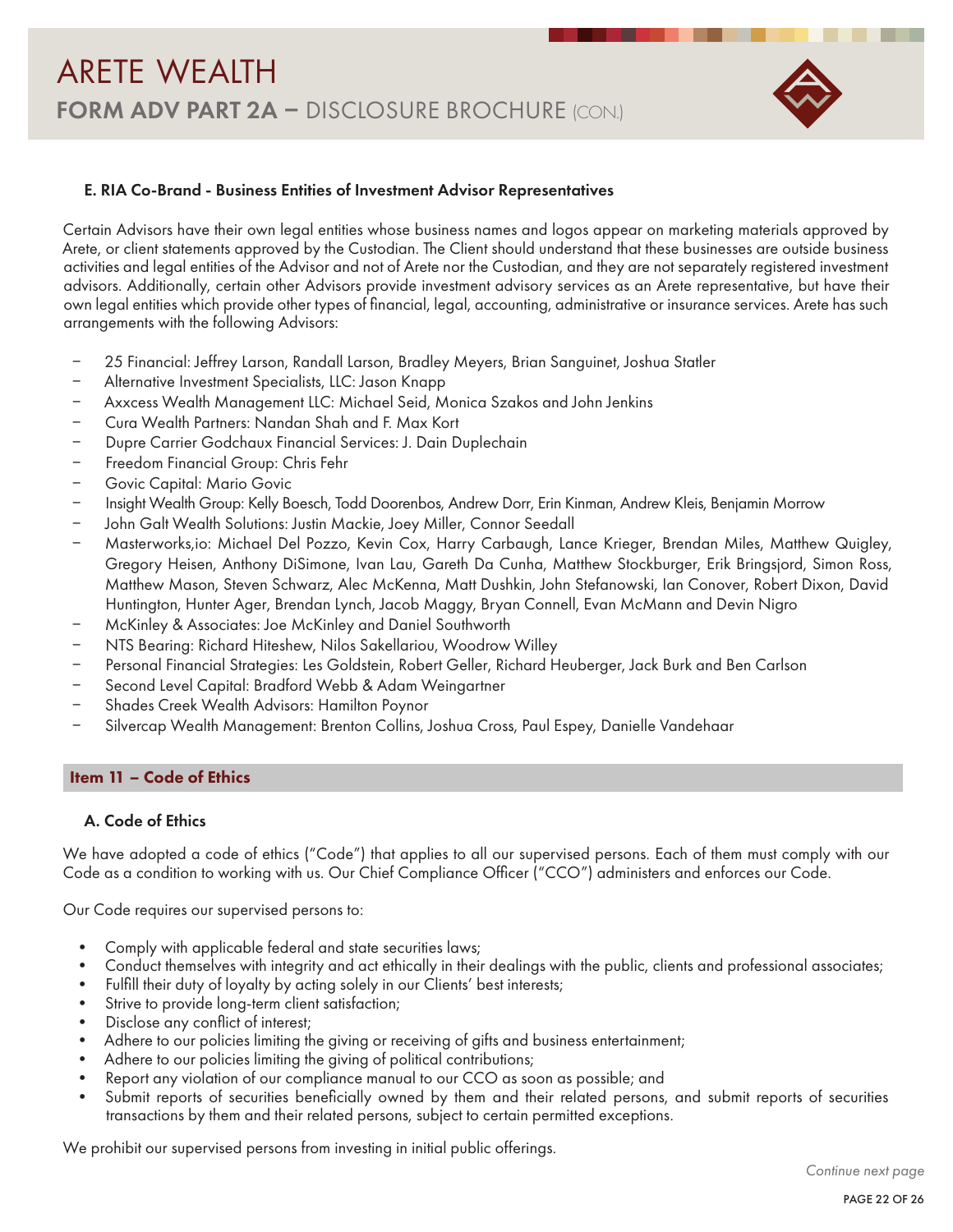

Our Clients, or prospective Clients, may request a copy of our Code by contacting our CCO, UnBo (Bob) Chung, at(312) 940-3684 or the address on the cover page of this Brochure.

### B. General Standards of Business Conduct; Insider Trading

The Code was developed to provide general ethical guidelines and specific instructions regarding the duties owed to advisory clients. All access persons must act with competence, dignity, integrity, and in an ethical manner, when dealing with clients, the public, prospects, third-party service providers and fellow access persons. Access persons must use reasonable care and exercise independent professional judgment when conducting investment analysis, making investment recommendations, trading, promoting Arete's services, and engaging in other professional activities. All access persons are expected to adhere to the highest standards with respect to any potential conflicts of interest with clients. As a fiduciary, Arete must act in its Clients' best interests. In addition, and in compliance with Section 204A of the Advisers Act and Rule 204-1 thereunder, Arete has adopted written policies and procedures in the Code which are designed to detect and prevent the misuse of material, nonpublic information.

### Item 12 – Brokerage Practices

For Clients' accounts where Arete provides on-going money management or investment advice with ongoing supervision, Arete will maintain a limited power of authority over Client accounts with respect to securities to be bought and sold and amount of securities to be bought and sold. All buying and selling of securities will be explained in detail before an advisory contract is executed.

#### A. Clearing and Custodial

Arete primarily uses Fidelity Institutional, TD Ameritrade Institutional, Interactive Brokers, and Charles Schwab & Co., Inc. for custody of customer assets and execution of customer transactions. We may use our own broker dealer, Arete Wealth Management, to introduce accounts to National Financial Services, the clearing firm of Fidelity Institutional. We may also use Fidelity Institutional Wealth Services ("IWS") as the introducing broker dealer who also clears through National Financial Services. We, subject to our best execution obligations, may trade outside of these custodians but this would be very rare.

A separate arrangement applies to those accounts participating in the GDAA, VQMT and QVLI models. For these accounts participating in those models, TD Ameritrade Institutional serves as the custodian. Customer transactions within these accounts are executed either through TD Ameritrade Institutional or through a third-party agency execution firm such as Wolverine Execution Services. This arrangement exists because TD Ameritrade Institutional and these third-party agency execution firms provide clients with execution cost and efficiency advantages when portfolio changes are more frequent, as is true with the GDAA, VQMT, and QVLI models.

#### B. Support Products and Services

Arete Wealth, our affilated broker-dealer, makes available to Arete and our Advisors other products and services that benefit Arete but may not benefit our clients' accounts. Some of these other products and services may assist Arete in managing and administering clients' accounts. These may include software and other technology that provide access to client account data, facilitation of trade execution (and allocation of aggregated trade orders for multiple client accounts), providing research pricing information and other market data and assisting with back-office functions, recordkeeping and client reporting. Many of these services may be used to service all or a substantial number of Arete's accounts. Arete Wealth may also make available to Arete and our Advisors other services intended to help Arete and our Advisors manage and further develop our business enterprise. These services may include consulting, publications and conferences on practice management, information technology, business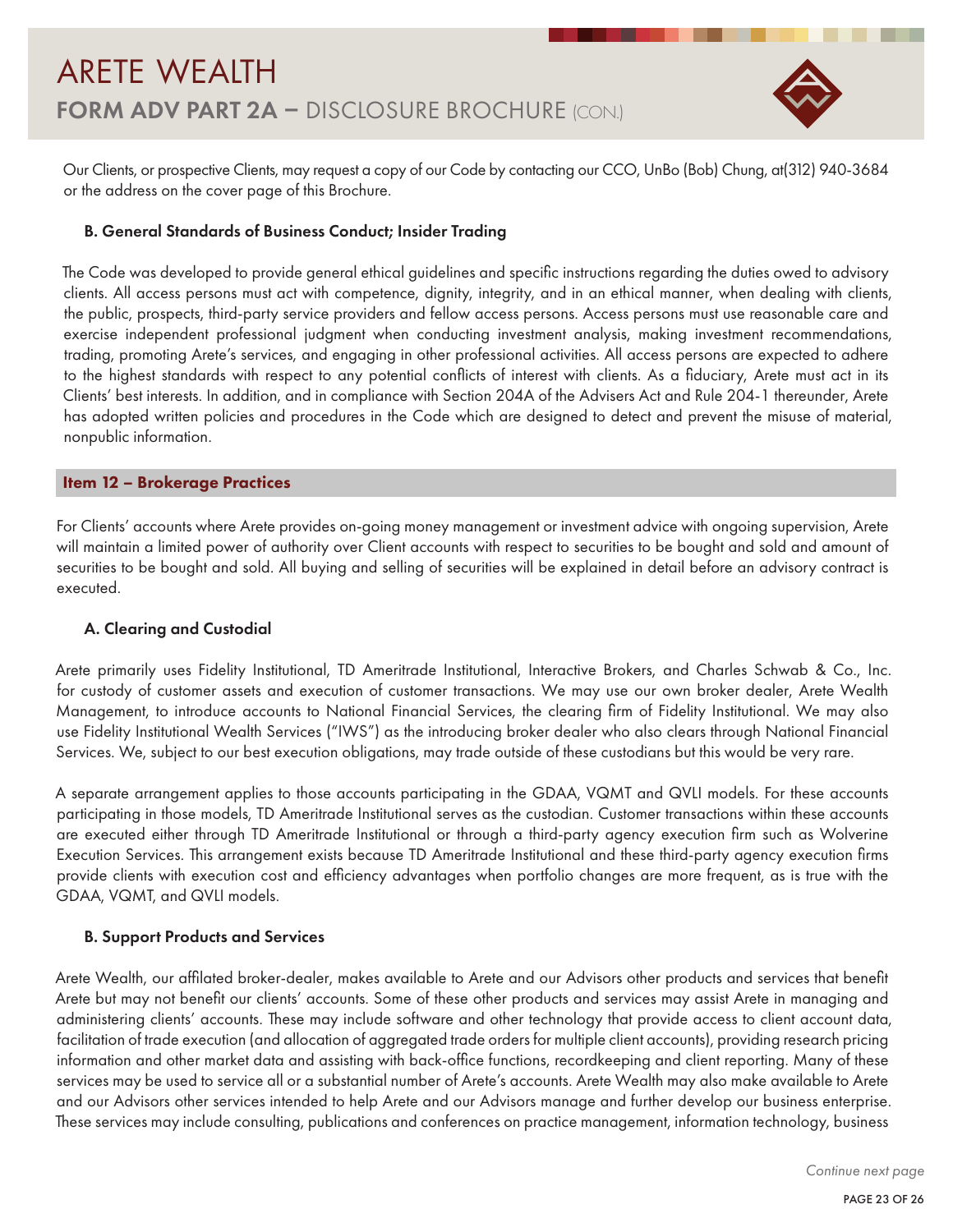

succession, regulatory compliance, and marketing. In addition, Arete Wealth may make available, arrange and/or pay for these types of services rendered to Arete and Arete Advisors by other independent third parties. As such, Arete and our Advisors have an incentive to select or recommend certain investment product sponsors that may fund these payments, including those advised by Funds RIA, based on its interest in receiving the research or other products or services, rather than on the clients' interest in receiving most favorable execution. While as a fiduciary, Arete endeavors to act in our clients' best interests, Arete's recommendation that clients invest their assets in investment funds managed by Funds RIA may be based in part on the benefit to Arete of the availability of some of the foregoing products and services.

#### Item 13 – Review of Accounts

Client accounts are monitored and reviewed by our compliance department. Client accounts are typically reviewed annually. Accounts are reviewed by Client's local office manager. Reviews may be triggered by material market, economic or political events or by changes in a client's financial situation or portfolio

Clients will receive a monthly report from their custodian that details the client account performance for the month.

Arete uses Envestnet, Orion and Tamarak to provide various administrative services, including determining the fair market value of assets held in the account at least quarterly and producing performance reporting for our Clients detailing account assets, account transactions, receipt and disbursement of funds, interest and dividends received, and account gain or loss by security as well as for the total account.

#### Item 14 – Client Referrals and Other Compensation

#### A. Economic Benefits Received from Non-Client, Third-Parties for Providing Services to Clients.

Arete policies prohibit our related persons from accepting any form of compensation, including cash, sales awards or other prizes, that violates the Code of Ethics in conjunction with the advisory services we provide to our clients.

#### B. Third-Party Managers and Hedge Funds

Arete may have revenue-sharing arrangements with respect to certain third-party managed accounts and hedge funds recommended to Clients. No separate advisory fee is charged on such assets. However, Arete may receive a percentage of the advisory fees of the hedge funds and managed accounts.

#### C. Event Sponsorship

Periodically, Arete holds Advisor meetings which may be firm-only or include external attendees. These meetings provide sponsorship opportunities for investment issuers and other third-party providers. Sponsorship fees allow these companies access to our Advisors to discuss ideas, investments or services. The sponsorship fees go to assist in the payment of the meeting or future meetings. This could be deemed a conflict, as Arete may refer business to a certain investment issuer due to its attendance and sponsorship. Arete attempts to mitigate the conflict by having the fees go towards only the meeting and not as revenue for the company. Sponsorship fees are not dependent on assets placed with any specific provider, nor the revenue generated by asset placement.

*Continue next page*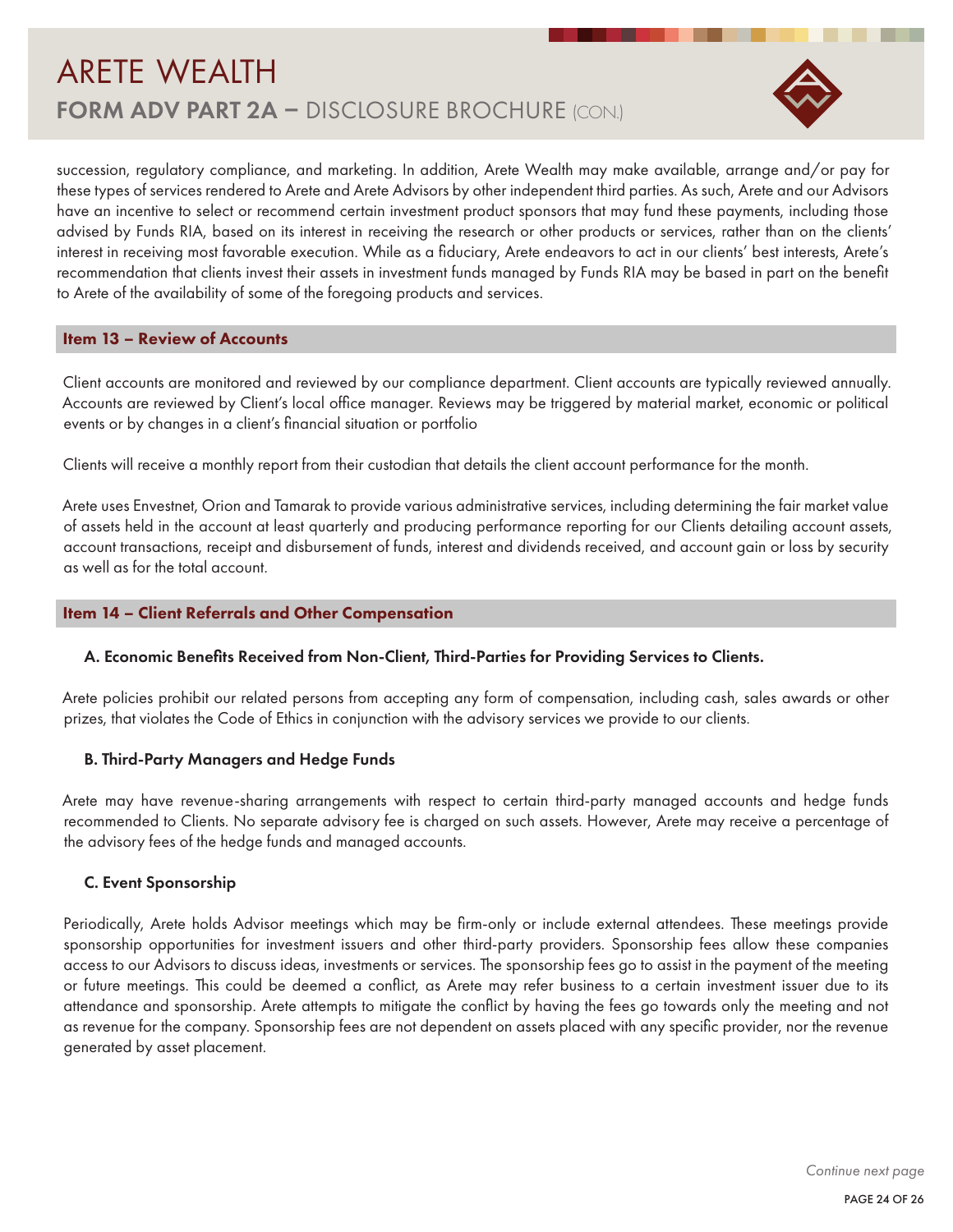

#### D. Due Diligence Fees

Some of the investments approved for sale by Arete Advisors require considerable time and resources for proper review and investigation. If Arete approves an investment for sale, Arete may request reimbursement from the investment sponsor for the time and resources required to evaluate the investment. Approval for sale is not contingent upon payment of a requested fee. These fees are not dependent on assets placed with any specific investment provider, nor the revenue generated by asset placement.

#### E. Masterworks Payments

Both Arete and the Masterworks Advisors are compensated directly and indirectly by Masterworks. This creates a conflict of interest for both the firm and the Advisor to sell Masterworks products. A Masterworks Advisor has an additional conflict of interest in that he or she may receive incentive compensation dependent on meeting certain non-transaction-based benchmarks. This conflict is mitigated by full and fair disclosure of the conflict as well as the Masterworks Advisor's fiduciary duty to only recommend Masterworks securities where it is in the best interest of the client.

#### Item 15 – Custody

We previously disclosed in the "Fees and Compensation" section (Item 5) of this Brochure that, by signing the Advisory Agreement, the Client has directed the Custodian to pay the Advisory Fee as instructed by Arete or any other third-party manager on a scheduled basis without any additional prior notice to the client. All Account assets, transactions, and Advisory Fees will be shown on the monthly or quarterly statements provided by the Custodian. As part of this billing process, the client's custodian is advised of the amount of the fee to be deducted from that client's account. On at least a quarterly basis, the custodian is required to send to the client a statement showing all transactions within the account during the reporting period.

Because the custodian does not calculate the amount of the fee to be deducted, it is important for clients to carefully review their custodial statements to verify the accuracy of the calculation, among other things. Clients should contact us directly if they believe that there may be an error in their statement.

Our firm does not have actual or constructive custody of client accounts.

Non-Masterworks Clients may hire us to provide discretionary asset management services, in which case we place trades in a client's account without contacting the client prior to each trade to obtain the client's permission. Our discretionary authority includes the ability to do the following without contacting the client:

- determine the security to buy or sell; and/or
- determine the amount of the security to buy or sell.

Clients give us discretionary authority when they sign a discretionary agreement with our firm, and may limit this authority by giving us written instructions. Clients may also change or amend such limitations by once again providing us with written instructions.

When performing Retirement Plan Services, custody of all Plan assets will be maintained with a third- party custodian selected by Sponsor, and Plan recordkeeping will be provided by a third-party record- keeper selected by Sponsor. We will not serve as a custodian of a retirement plan for which we provide advisory or investment management services.